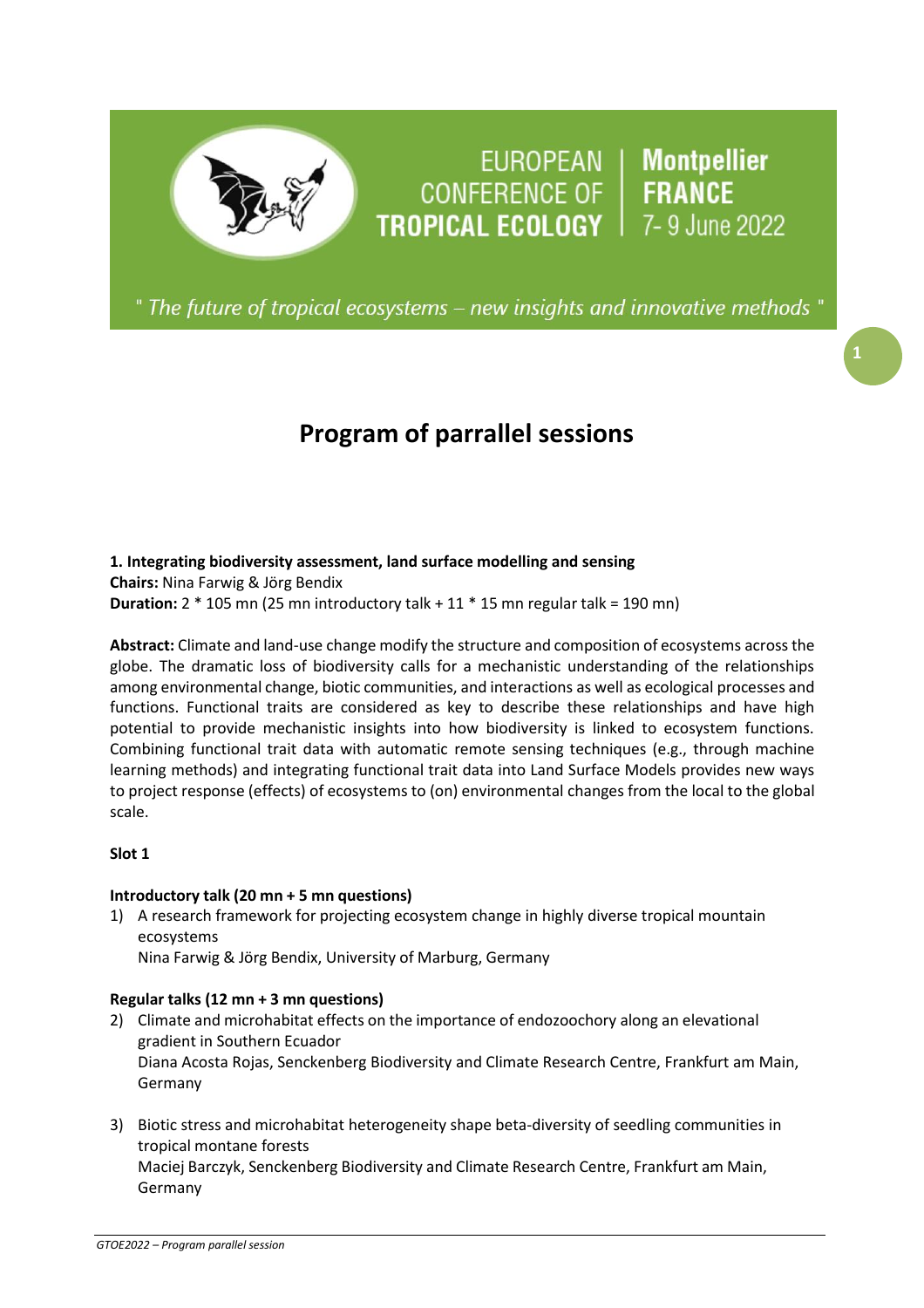- 4) Prediction of tropical montane forest tree growth with functional traits Jürgen Homeier, University of Göttingen, Germany
- 5) What drives the variability of tropical rainforest productivity? Insights from an individual- and trait-based model Isabelle Maréchaux, AMAP lab, Montpellier, France
- 6) Ecological restoration planning of fragmented tropical vegetation: an example from New Caledonia's mining areas Dimitri Justeau-Allaire, AMAP lab, Montpellier, France

# **Slot 2**

- 7) Using historical photographs and contemporary satellite images to explore 63 years of 3D changes in the forest structure of a Central African region Felix Lim, AMAP lab, Montpellier, France
- 8) Delving into mechanisms of forest extension in African savannas by combining field survey, historical remote sensing and modeling Pierre Couteron, AMAP lab, Montpellier, France
- 9) The potential of in-situ and remote sensing datasets on the analysis of impacts of bioturbation on vegetation in Chile Paulina Grigusova & Diana Kraus, University of Marburg, Germany
- 10) Global Disparity of Research Allocation Efforts for Achieving the 2020 Aichi Biodiversity Targets: A Two Decade Report Card Badru Mugerwa, Leibniz Institute for Zoo and Wildlife Research, Berlin, Germany
- 11) Ground-dwelling avian and mammalian biodiversity in the southern Annamites of Vietnam An Nguyen, Leibniz Institute for Zoo and Wildlife Research, Berlin, Germany
- 12) A framework to assess the role of species in delivering Nature's Contributions to People Giovanni Bianco, University of Marburg, Germany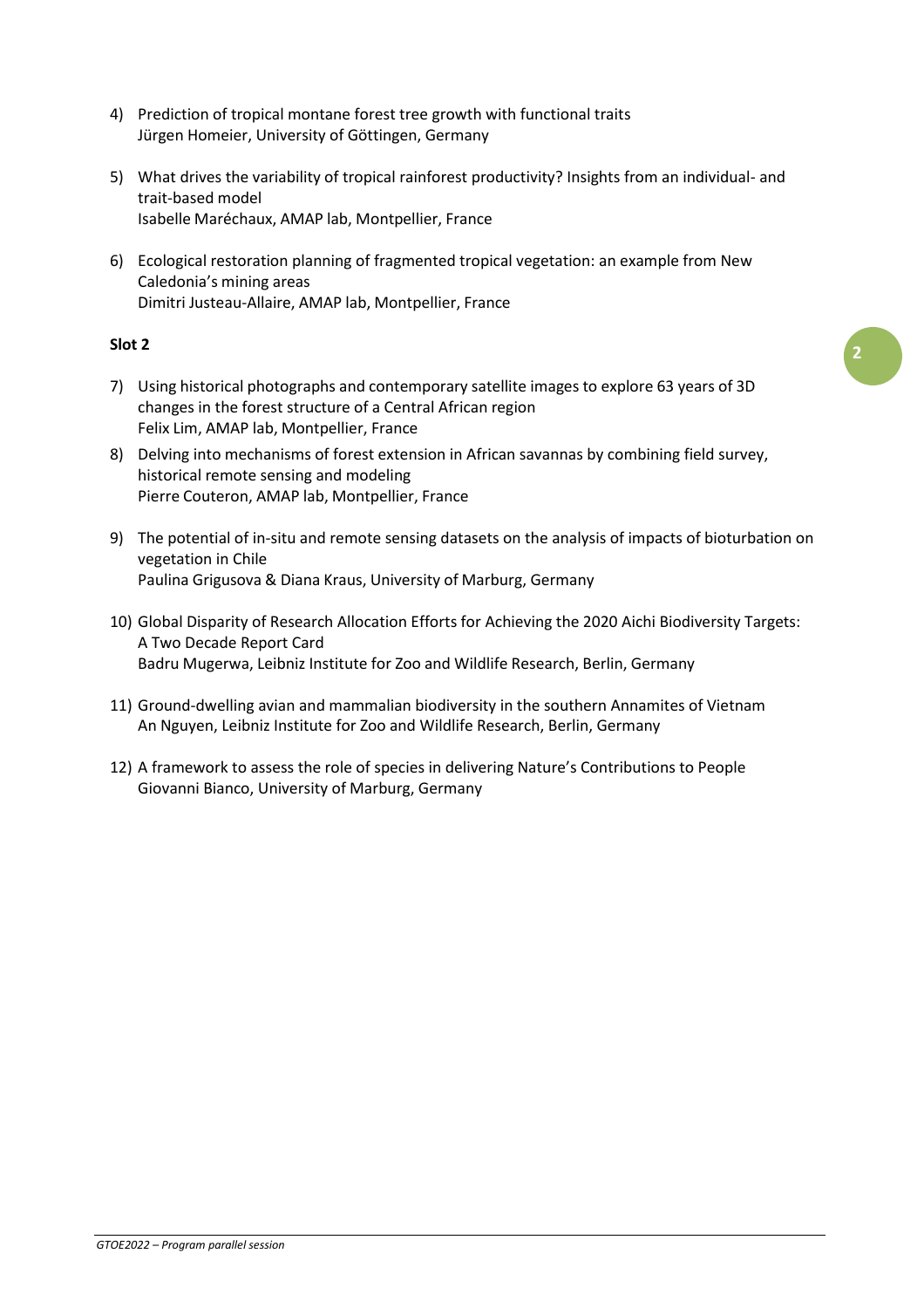# **2. Mountain biogeography**

**Chairs:** Alexandra Muellner-Riehl & Suzette Flantua **Duration:** 2 \* 105 mn (14 x 15 mn talk = 210 mn)

**Abstract :** The goal of this session isto bring together people working on different aspects of mountain biogeography, considering contemporary determinants of mountain biodiversity and also historical factors. Thematic talks cover the global scale of mountain biodiversity science and efforts to compile databases from across numerous mountains, while others give comprehensive insights into community assemblies along elevational gradients. Methodological advances using phylogenies and biogeographic models test the role of past drivers, such as Quaternary climatic fluctuations and orogenesis, in shaping present-day biodiversity, and these will be presented in the first slot of the session. The second slot will focus on community dynamics at present, including talks on mountain gradients from the Neotropics, Africa, and New Guinea, complemented by overview talks covering research opportunities and avenues for global biodiversity databases. This session is twinned with the session entitled "Biodiversity and ecology of oceanic and terrestrial tropical islands".

# **Regular talks (12 mn + 3 mn questions) Slot 1**

- 1) Mountain biogeography: an introduction Alexandra Muellner-Riehl, Leipzig University, Germany
- 2) The flickering connectivity system of the Andean high mountain biome in the Pleistocene arena Suzette Flantua, University of Bergen, Norway
- 3) Exploring the analogy between true islands and mountains islands to understand patterns of endemism Davnah Urbach, Global Mountain Biodiversity Assessment, Bern, Switzerland,
- 4) Diversification in Senecio from the Andres: insights from phylogenomics Luciana Salomon, Charles University, Prague, Czech Republic
- 5) Young, disturbed, unsaturated: accelerating species accumulation in the enigmatic tropical alpine flora on the African sky islands Martha Kandziora, Charles University, Prague, Czech Republic
- 6) Unraveling the biogeographic history of the Afromontane and Afroalpine flora through the study of the species-rich genus Helichrysum (Compositae) Carme Blanco-Gavalda, Autonomous University of Barcelona, Spain
- 7) Demographic history of Dendrosenecio species from Mount Kenya and the Aberdare Range Juan Manuel Gorospe, Charles University, Prague, Czech Republic

# **Slot 2**

- 8) Standardized tools and coordinated efforts in global mountain biodiversity science Mark Snethlage, University of Bern, Bern, Switzerland,
- 9) Global patterns and drivers of alpine vegetation Ricardo Testolin, University of Bologna, Italia
- 10) Functional dynamics and diversity of tropical Andean forests under changing environments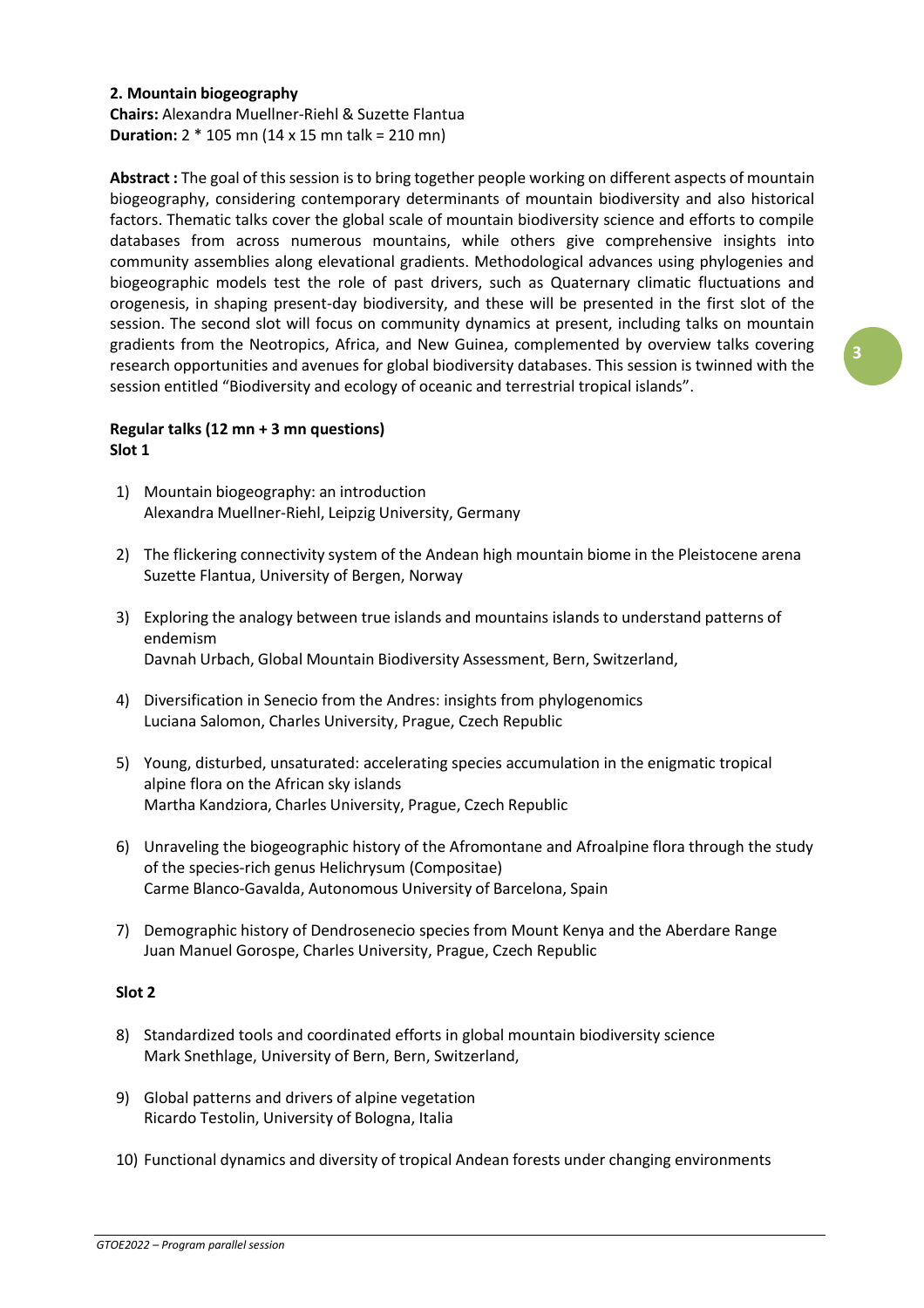Selene Baez, Escuela Politécnica Nacional del Ecuador, Ecuador.

- 11) The influence of root trait variation and mycorrhizal collaboration on vegetation and soil carbon processes along a tropical mountain gradient Mateus Dantas de Paula, Senckenberg Research Institute, Frankfurt am Main, Germany
- 12) What do we know about the effects of environmental gradients on tropical canopy ants? Synthesis from the forest plot-based approach Petr Klimes, Biology Centre of the Czech Academy of Sciences, Ceske Budejovice, Czech Republic
- 13) Species richness and community structure of bats along a forest elevational transect in Papua New Guinea Elise Sivault, Faculty of Science, University of South Bohemia & Biology Centre of the Czech Academy of Sciences, Ceske Budejovice, Czech Republic, [Sivault.e@gmail.com](mailto:Sivault.e@gmail.com)
- 14) Preliminary contributions to the evolutionary relationships of the Colombian Espeletiinae Maria Pinilla Vargas, Charles University, Prague, Czech Republic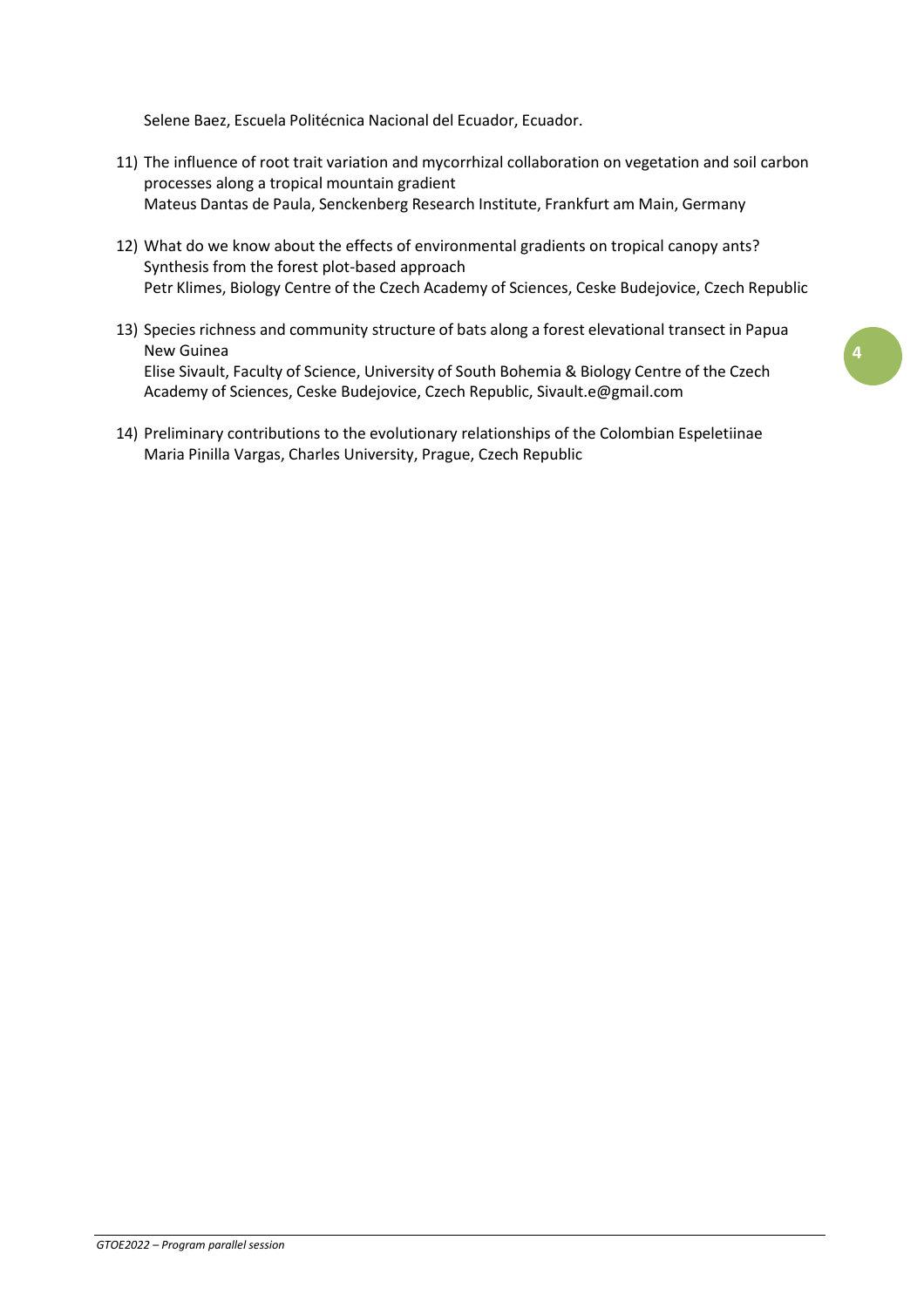#### **3. Sustainable hunting**

# **Chairs:** Kate Abernethy, Lauren Coad & Donald Midoko Iponga **Duration:** 2 \* 105 mn (13 x 15 mn présentations + 2 \* 2 mn posters = 199 mn)

**Abstract:** This session will tackle the urgent need for improved governance of hunting for wild meat. In Central Africa, the survival of most large mammals is now threatened by local hunting pressure. Many millions of people still rely on wildlife for food security and many millions also choose to eat wildlife as a preferred luxury. This creates an intractable problem in successfully balancing wildlife conservation and human development and reaching the Sustainable Development Goals. Our session will explore the evidence base for improving both the social and environmental sustainability of subsistence hunting across the region, the results of current research to measure social and environmental impacts, how we can monitor progress towards sustainability and finally, how research on sustainability is, or could be, used to change practices on the ground. Ourspeakers are researchers, practitioners, and policy makers active in the region, most of them nationals of Central African countries, or permanent residents.

# **Regular talks (12 mn + 3 mn questions) Slot 1**

- 1) African voices in the wild meat debate: putting conservation efforts on the right track Eric Djomo Nana, University of Oxford, UK
- 2) Resource managers' and users' perspectives on factors contributing to unauthorised hunting in western Tanzania Paolo Wilfred, The Open University of Tanzania, Dar Es Salaam, Tanzania
- 3) Sustainable wildlife management in Gabon. Michelle Ngwapaza, Deputy Director, DGAP, Gabon
- 4) Sustainable community hunting and fishing management in logging concessions, Republic of the Congo Germain Aimé Mavah, Wildlife Conservation Society, Brazzaville, Republic of Congo
- 5) Mammal Depletion Processes as Evidenced From Spatially Explicit and Temporal Local Jonas Muhindo, University of Kisangani, Democratic Republic of Congo
- 6) Pangolin exploitation in Cameroon Franklin T. Simo, Yaoundé University, Cameroon
- 7) Disentangling the trajectory of mammal species response to hunting pressure in eastern Gabon for the development of sustainable hunting practices Davy Fonteyn, CIRAD, Montpellier, France

# **Slot 2**

- 8) Political economy analysis of the urban wildmeat supply chain in DRC Krossy Mavakala, ERAIFT, Kinshasa, Republic Democratic of Congo
- 9) The impact of COVID-19 on public perceptions of wildmeat in Central Africa Paul Londou, IRET, Libreville, Gabon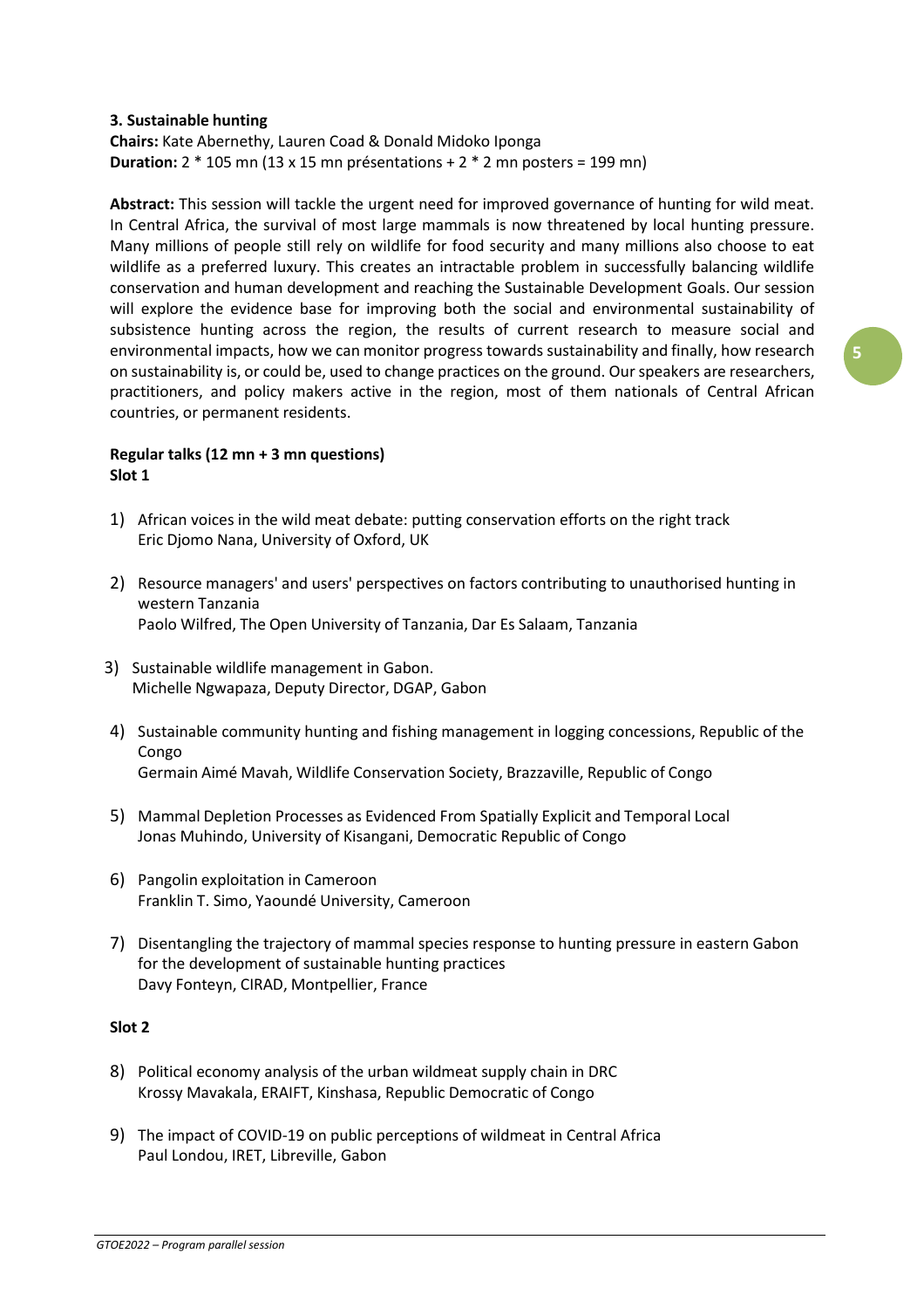- 10) Impacts of the Covid-19 pandemic on livelihoods and wild meat use in communities surrounding the Dja Faunal Reserve, South-East Cameroon. Cedric Thibault Kamongne Tagne, Cameroon.
- 11) Advertissement Bushmeat on Facebook in some Central and West African Countries Divin V. Malekani, Wildlife Conservation Society, Kinshasa, Republic Democratic of Congo
- 12) From the forest to the folk: a multimedia campaign to reduce the consumption of wildmeat in Kinshasa, D. R. of the Congo Robert Mwinyihali, Wildlife Conservation Society, Kinshasa, Republic Democratic of Congo
- 13) Evaluating the impact and legacy of a wildmeat demand reduction campaign in Pointe-Noire, Republic of Congo Lude Kinzonzi, Wildlife Conservation Society, Brazzaville, Republic of Congo

#### **Posters**

- 14) Project Biomonitoring Lopé-Waka by the method of the cameras traps. Brice Momboua, Agence National des Parcs Nationaux, Libreville, Gabon
- 15) Bushmeat hunting in the cross-border area of the Republic of the Congo with a particular focus on pangolins (Pholidota): preliminary results Marketa Swiacka, Czech University of Life Sciences Prague, Prague, Czech Republic
- 16) Profiling the types of restaurants that sell wild meat in Central African cities Juliet Wright, WCS, Kinshasa, Democratic Republic of Congo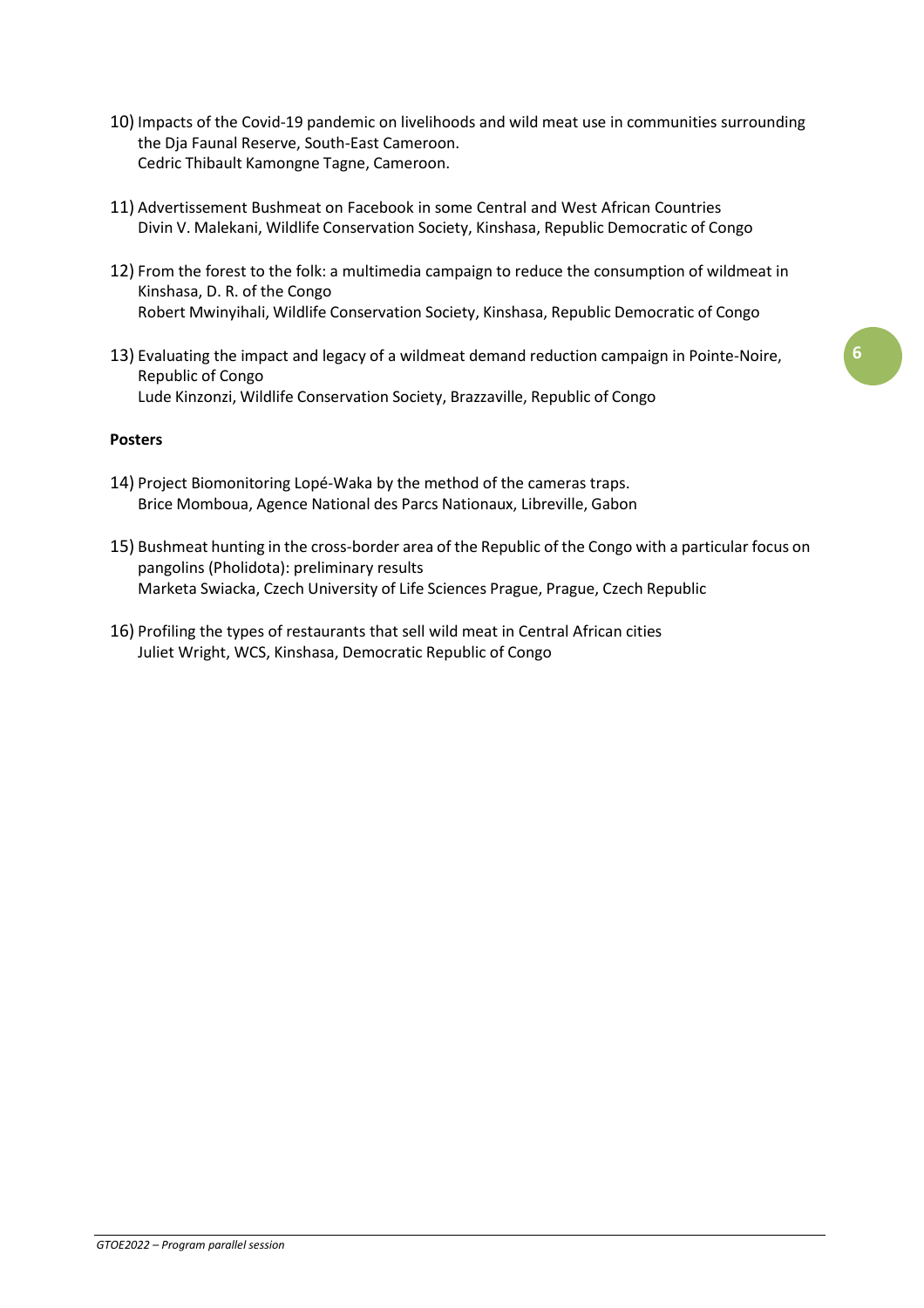#### **4. Tropical land-use systems for people and nature**

**Chairs:** Delphine Clara Zemp **Duration:** 105 mn (7 x 15 mn présentations = 105 mn)

**Abstract**: Humans currently use more than half of the terrestrial land surface for agricultural production. Although these activities provide crucial services for people, they are having substantial impacts on the biodiversity and functioning of terrestrial ecosystems. In the tropics, the impacts of human influence are particularly severe because diversity levels are high, species are evolved for relatively constant environmental conditions, and transformation has occurred rapidly in recent decades. However, it is also across the tropics where land-use change has brought the largest recent gains in terms of economic growth and poverty alleviation, and where high levels of food production are most needed. There is an urgent need to strike a balance between the needs of ecological and socio-economic functions within tropical agricultural land-use systems. There is increasing evidence that win-wins for biodiversity conservation, ecological functioning, and human needs may be possible under certain conditions. Management options such as low-input farming, diversification and agroforestry practices can enhance soil protection and fertility, biological control, water and climate regulation, and other ecosystem functions and services at local, landscape and regional scales. These management options may have benefits for both the environment and biodiversity, and for maintenance of crop yield. In order to optimize the potential suite of benefits that can be gained, landuse management needs to be guided by inter-disciplinary scientific approaches, which consider the complexity of land-use systems in interaction with the changing environment and society. Such approaches may reveal synergies and trade-offs between ecological and socio-economic functions at various spatial scales.

# **Regular talks (12 mn + 3 mn questions)**

- 1) Towards more sustainable options of coastal management in small tropical islands using spatial prioritization Laure André, UMR Entropie, Nouméa, Nouvelle-Calédonie
- 2) Effects of native AMF on crop health and yield case studies from the tropics Pia Parolin, Université Côte d'Azur, Sophia Antipolis, France
- 3) Social management of genetic diversity from rural areas to the cities: the case of a tropical perennial crop, the African plum (Dacryodes edulis), in Cameroon Aurore Rimlinger, University of Lausanne, Switzerland
- 4) The effects of landscape and agroecological practices on biodiversity and ecosystem services in smallholder farms in sub-Saharan Africa Cassandra Vogel, University of Würzburg, Germany
- 5) Ecological restoration in oil palm landscapes with tree islands Delphine Clara Zemp, University of Neuchâtel, Switzerland
- 6) Not all farms are created equal: Cameroonian cacao farms with high shade cover have higher abundance, richness, and diversity of insectivorous bats. Diogo F. Ferreira, CIBIO, Porto, Portugal
- 7) A community-wide approach to understanding the relationship between biodiversity and yields in tropical agroforestry Crinan Jarrett, University of Glasgow, UK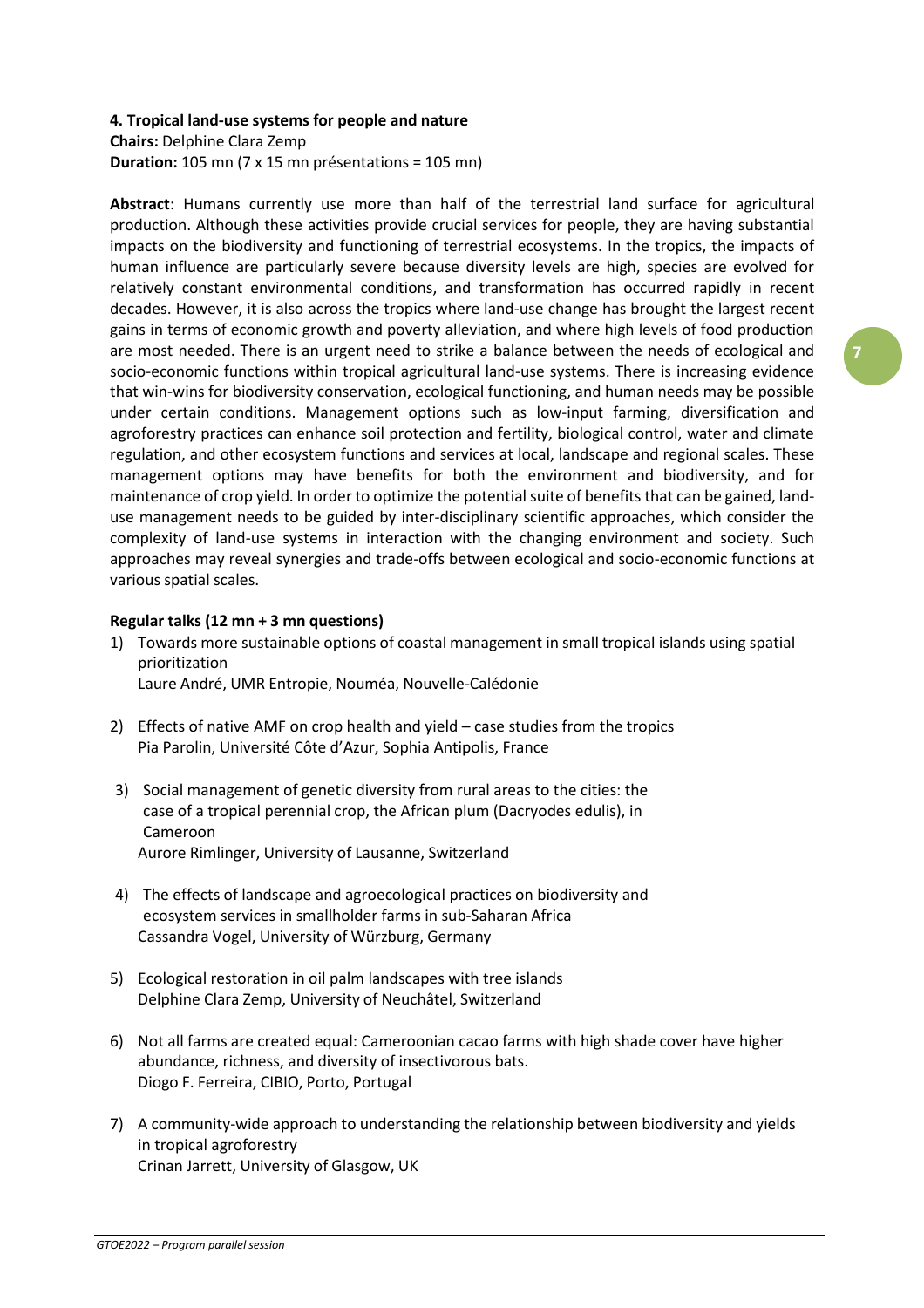# **5. Mangrove Ecosystems in the Anthropocene**

**Chairs:** Marie Arnaud, Guilherme Abuchahla **Duration:** 105 mn (7 \* 15 mn présentation + 2 \* 2 mn poster= 109 mn)

**Abstract:** The world's tropical coastlines vary greatly in geomorphological and ecological settings. Yet, most of them share the presence of mangrove ecosystems as a common feature. Mangroves are among the most valuable ecosystems in the world providing numerous ecosystem services, such as flood mitigation, provision of food, support to biodiversity and high carbon storage and sequestration. However, mangrove ecosystems are increasingly under pressure from climate change and local anthropogenic activities. For instance, eutrophication, land cover change, sea-level variation, and global warming already affect the delivery of mangrove ecosystem services as well as their ecological processes. There is a pressing need to address those issues by quantifying the impact of those threats to mangrove ecosystems' functions and dynamics; improving our understanding of socio-ecological processes related to mangroves; and proposing novel mangrove ecosystem management practices. This session aims to bring together multiples disciplines (ecology, geography, biogeochemistry, social science, biology, soil science) to address the issues that mangroves are facing and showcasing successful solutions in management, conservation and restoration practices. Innovative studies advancing our understanding of all processes related to mangrove ecological dynamics, as well as ecosystem services are welcomed.

# **Regular talks (12 mn + 3 mn questions)**

- 1) First approach to the participation of mangroves in biosphere-atmosphere: study of Halogenated and isoprenoid compound emissions by mangroves Catherine Fernandez, Mediterranean Institute of Biodiversity and Ecology, Marseille, France
- 2) Differential adaptive potential and vulnerability to climate-driven habitat loss in Brazilian mangroves João de Deus Vidal Junior, Campinas State University, Barão Geraldo, Brasil
- 3) Role of allelopathy in the succession dynamics of mangrove plant communities in the Red River delta Anne Bousquet-Mélou, Mediterranean Institute of Biodiversity and Ecology, Marseille, France
- 4) Mangrove microbiota along the urban-to-rural gradient of the Cayenne estuary (French Guiana, South America): Drivers and potential bioindicators Philippe Cuny, Mediterranean Institute of Biodiversity and Ecology, Marseille, France
- 5) The Codevelopment of Mangroves and Infaunal Community Diversity in Response to the Natural Dynamics of Mud Deposition in French Guiana Emma Michaud, LEMAR, Plouzané, France
- 6) Impact of sea level rise on soil carbon dynamics in mangroves Marie Arnaud, Ifremer, La Tremblade, France
- 7) Embracing and enacting Knowledge co-production within Mangrove Social-Ecological Systems research Layla Olefs, Université Libre de Bruxelles, Belgium

# **Poster presentations (2 mn)**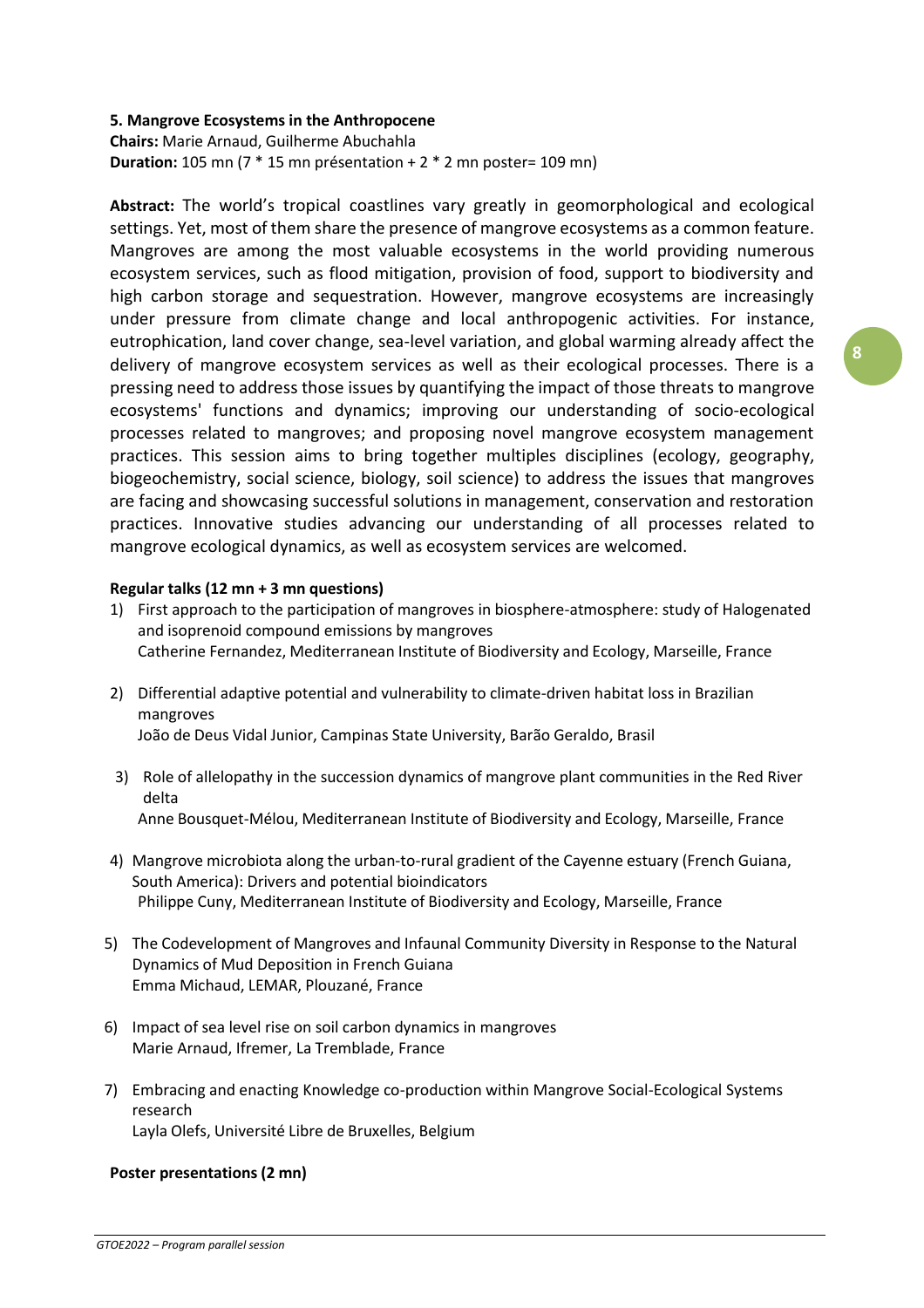- 8) Conservation and restoration project impact assessment through the use of ecosystem health indicator scoring system Layla Olefs, Université Libre de Bruxelles, Belgium
- 9) Environmental governance of mangrove ecological restoration projects: definition of socio ecosystemic efficiency indicators Lisa Macera, Université de la côte d'azur, laboratoire ESPACE, Nice, France & Bureau d'étude Créocéan, La Seyne-Sur-Mer, France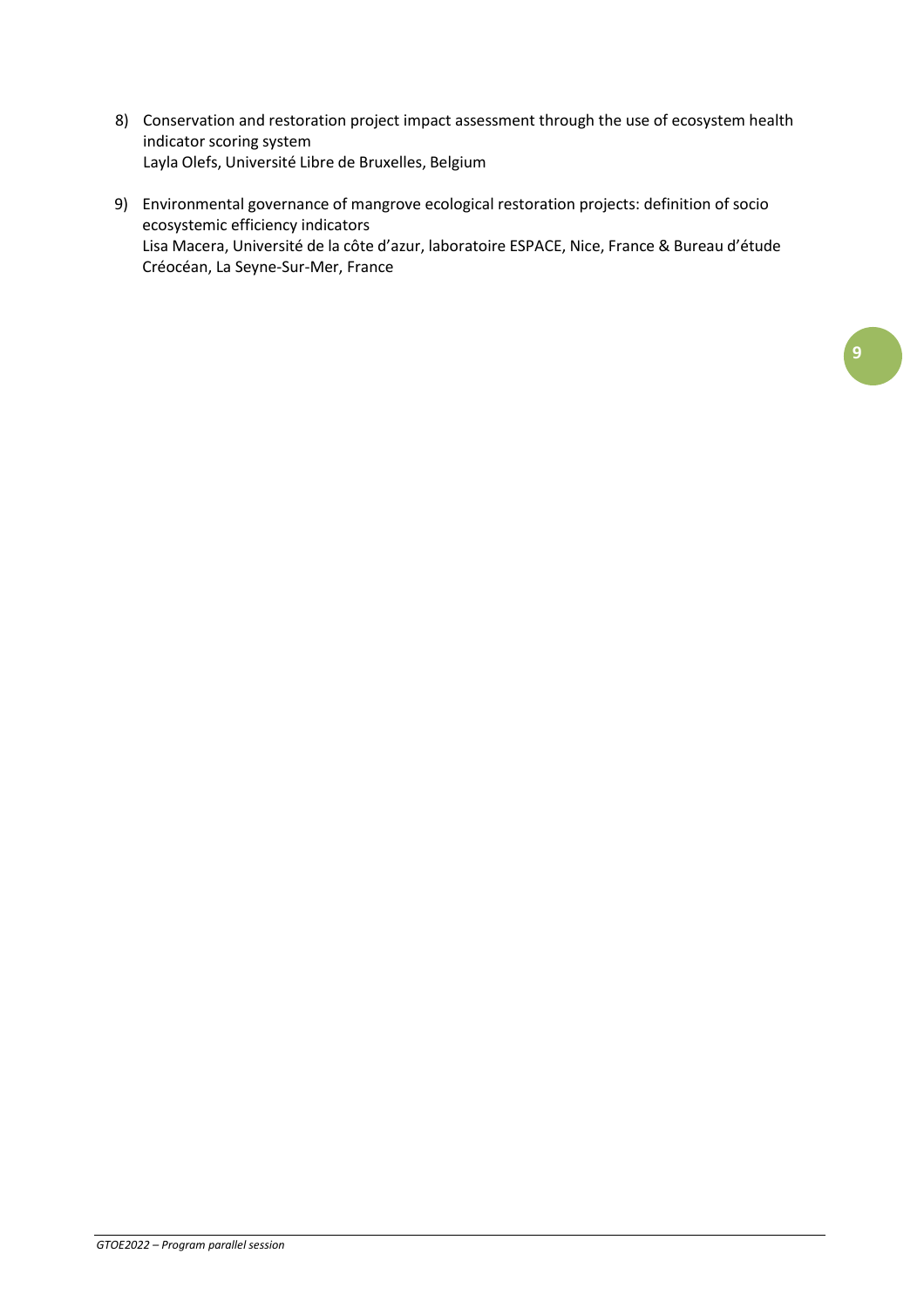# **6. Forest values and landscape approaches to protect them**

**Chair:** Fritz Kleinschroth **Duration:** 105 mn (6 x 15 mn présentations = 90 mn)

**Abstract:** Landscape approaches (LA) aim for multifunctional and inclusive land management to reconcile societal and environmental issues, especially in the global tropics. While LA have gained traction among international organizations working towards sustainable development, fundamental questions remain around LA implementation in practice. In this session, we will explore the challenges around LA in maintaining forests and their values.

A prominent example is the decision of the FSC certification body to include the protection of intact forest landscapes (IFL) in their standards, which raised important questions on which are the most valuable forests, especially from the points of views of local and indigenous communities, and how can these values be maintained at the landscape scale. We argue that solutions to such issues require people with multiple backgrounds and worldviews to get to a common understanding and agreement about forest values and the mechanisms to implement their protection through LA. We aim to explore new ways of thinking about which forest values should be maintained and which economic and governance mechanisms will be most effective to maintain them.

In this session, we will foster an exchange on innovative multi-stakeholder approaches to develop solutions for wicked problems around tropical forest resource management and conservation.

# **Regular talks (12 mn + 3 mn questions)**

- 1) Perspectives matter: definitions of forests of high value Sini Savilaasko, Liljus ltd, Chatham, UK
- 2) Measuring the values that matter: using place-based social science to inform just integrated landscape management Rachel Carmenta, University of East Anglia, Norwich, UK
- 3) Possible, plausible, preferable futures how to move beyond values to build agreement on forest landscapes. Claude Garcia, ETH, Zurich, Switzerland
- 4) Biomass and forest degradation in the Kenyan coastal forests Christine Schmitt, Department of Geography, University of Passau, Germany
- 5) Landscape, jurisdictional or value chain approach for fulfilling zero-deforestation commitments? Alain Karsenty, UMR SENS, Montpellier, France
- 6) A mixing board to break down the complexities of integrated landscape approaches Fritz Kleinschroth, ETH, Zurich, Switzerland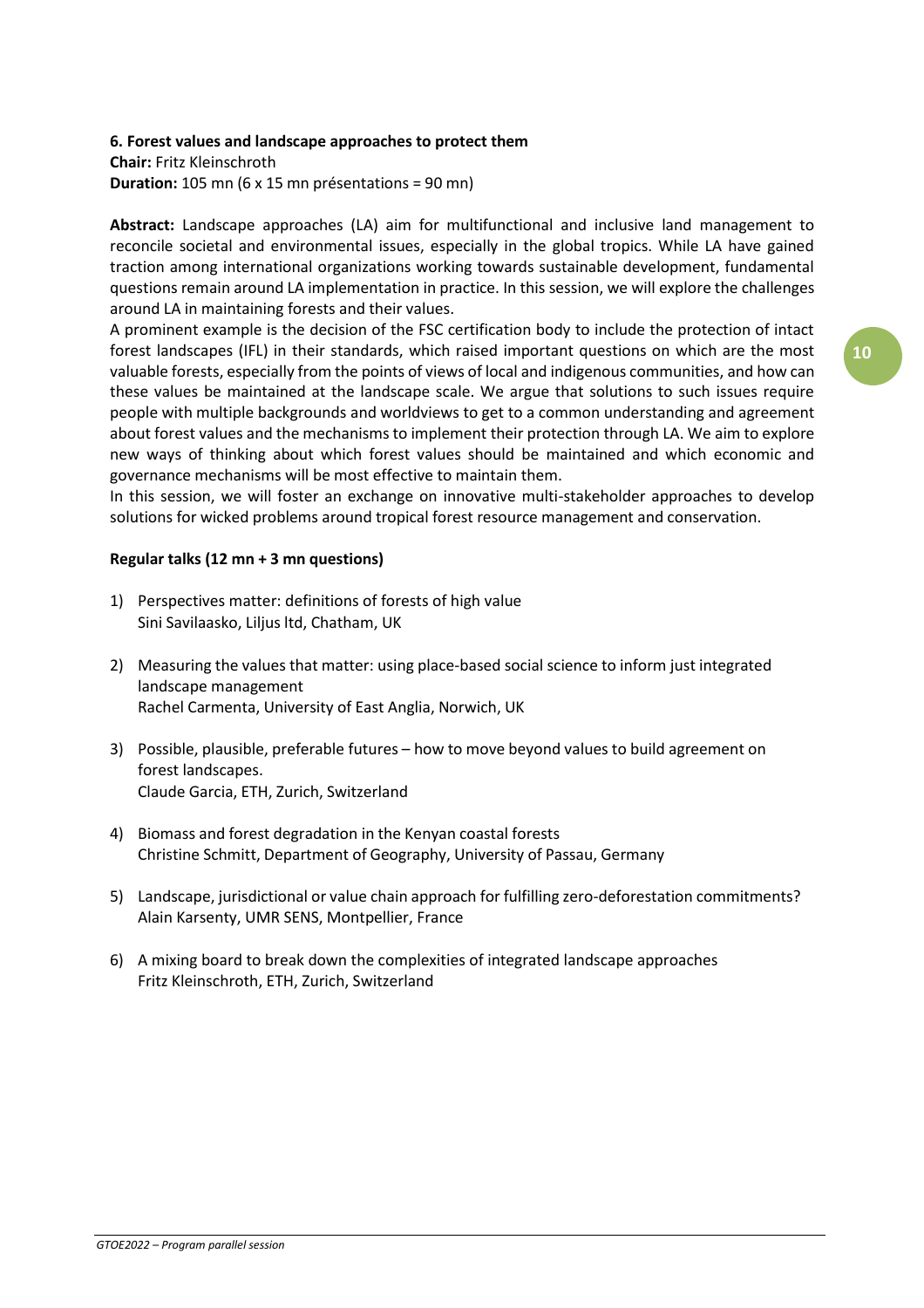# **7. Forest Modelling and Remote Sensing**

**Chairs:** Rico Fisher, Franziska Taubert & Andreas Huth **Duration:** 2 \* 105 mn (2 \* 25 mn Intro + 10 \* 15 mn présentation + 3 \* 2 mn posters = 206 mn)

**Abstract:** Tropical forests are characterized by complex patterns, structures and processes acting at various spatial and temporal scales. Consequently, forest attributes like biomass stocks or carbon, water and nutrient fluxes can vary in space and time. Understanding and predicting main forest attributes in response to global change drivers is a major challenge for scientists and policymakers. State-of-the-art methods like field inventories, forest modelling or remote sensing techniques are generally applied to estimate and project forest attributes under global change. However, each of these methods can be limited in terms of accuracy, extent or resolution leading to uncertainties. To overcome such limitations and to improve estimates of forest attributes, the combination of these methods represents a promising approach. We want to explore innovative linkages between remote sensing, machine learning, forest modelling and field data; and to discuss perspectives of future research in forest ecology. We encourage scientists of different fields to contribute novel approaches that can be applied to characterize patterns, structures and processes in tropical forests.

# **Slot 1**

# **Introductory Talk 20 mn + 5 mn questions**

1) Dissecting neighborhood species interactions along a latitudinal gradient Thorstend Wiegand, Helmholtz Center for Environmental Research, Leipzig, Germany

# **Regular talks (12 mn + 3 mn questions)**

- 2) What are the consequences of different types of intraspecific variability on community dynamics? Camille Girard-Tercieux, AMAP lab, Montpellier, France
- 3) Deriving tree size distributions of tropical forests from lidar Franziska Taubert, Helmholtz Center for Environmental Research, Leipzig, Germany
- 4) Importance of the forest state in estimating biomass losses from tropical forests: combining dynamic forest models and remote sensing Ulrike Hiltner, ETH, Zürich, Switzerland
- 5) Tracking tree mortality rate in a tropical moist forest using multi-temporal LiDAR Grégoire Vincent, AMAP lab, Montpellier, France
- 6) Remote sensing-supported mapping of fossorial landscape engineers' activity across an afroalpine ecosystem Luise Wraase, Philipps-University of Marburg, Germany

# **Slot 2**

# **Introductory Talk (20 mn + 5 mn questions)**

7) Mapping the central Congo peatlands using extensive field data and machine learning Simon Lewis, University of Leeds, UK

# **Regular talks (12 mn + 3 mn questions)**

8) Accelerated forest fragmentation leads to critical increase in tropical forest edge area Rico Fischer, Helmholtz Centre for Environmental Research, Leipzig, Germany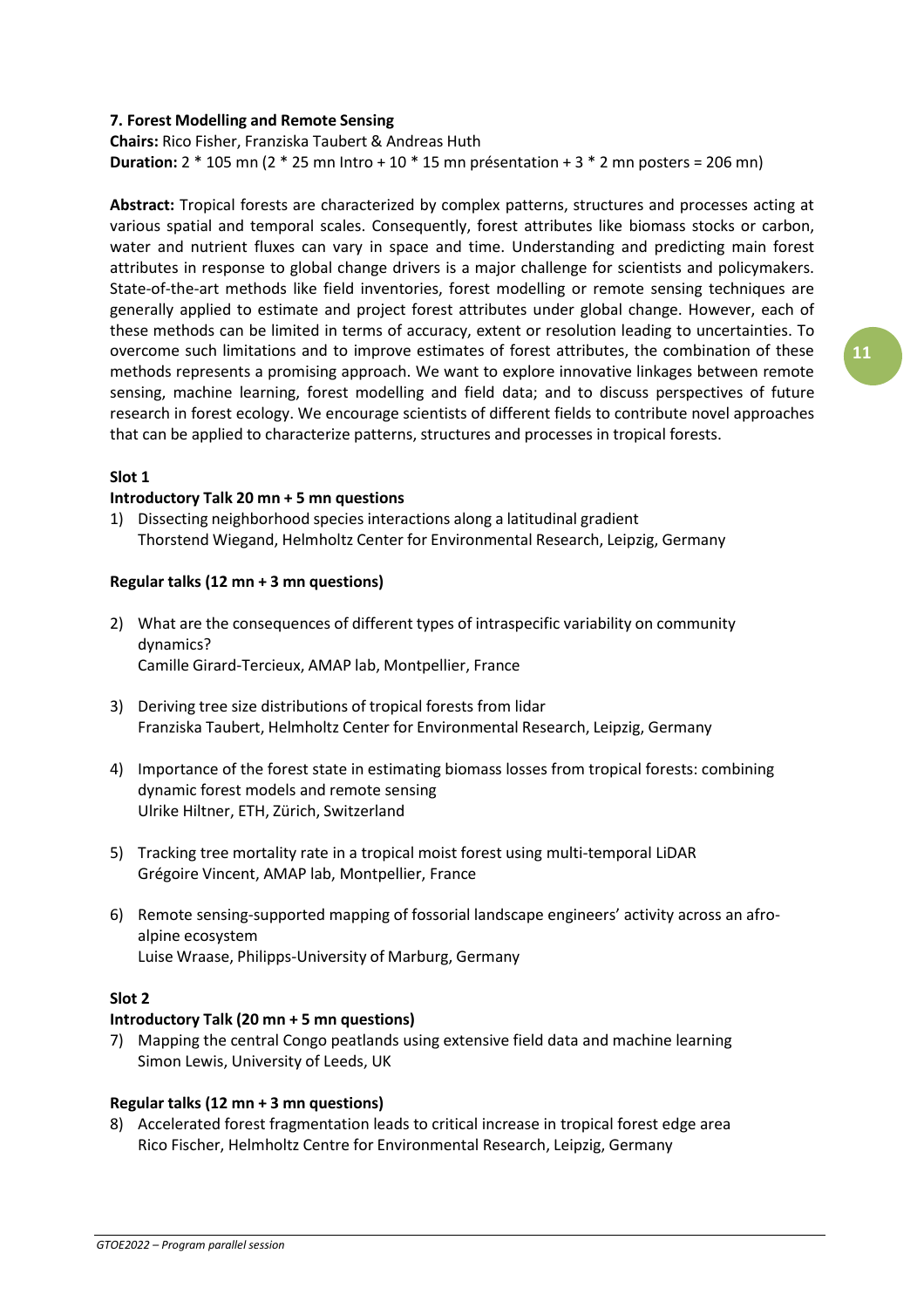- 9) Monitoring forest degradation in central Africa: detection of selective logging damages with machine learning applied to sentinel-1 SAR time series Chloé Dupuis, Gembloux Agro-Bio Tech, Belgium
- 10) The dynamics of the Amazon forests and the role of forest structure linking vegetation modelling and remote sensing Andreas Huth, Helmholtz Centre for Environmental Research, Leipzig, Germany
- 11) Drone-based thermography for assessing evapotranspiration in mosaic landscapes Dirk Hölscher, Göttingen University, Germany
- 12) Adding animal arboreal traits and vegetation structure to a global mechanistic trait-based model Camille Gaillard, Northern Arizona University, Flagstaff, USA

# **Poster (2 mn)**

- 13) Mapping tree communities in tropical forests using joint species distribution models Jeanne Clément, AMAP lab, Montpellier, France
- 14) The role of intra-specific variation in coexistence: Modeling methods and application Puerto Rican tropical forest Eva Arroyo, Columbia University, USA
- 15) Trends and trajectories of Andean montane forest recovery derived from multi-temporal satellite data

Tina Christmann, Oxford University, Uk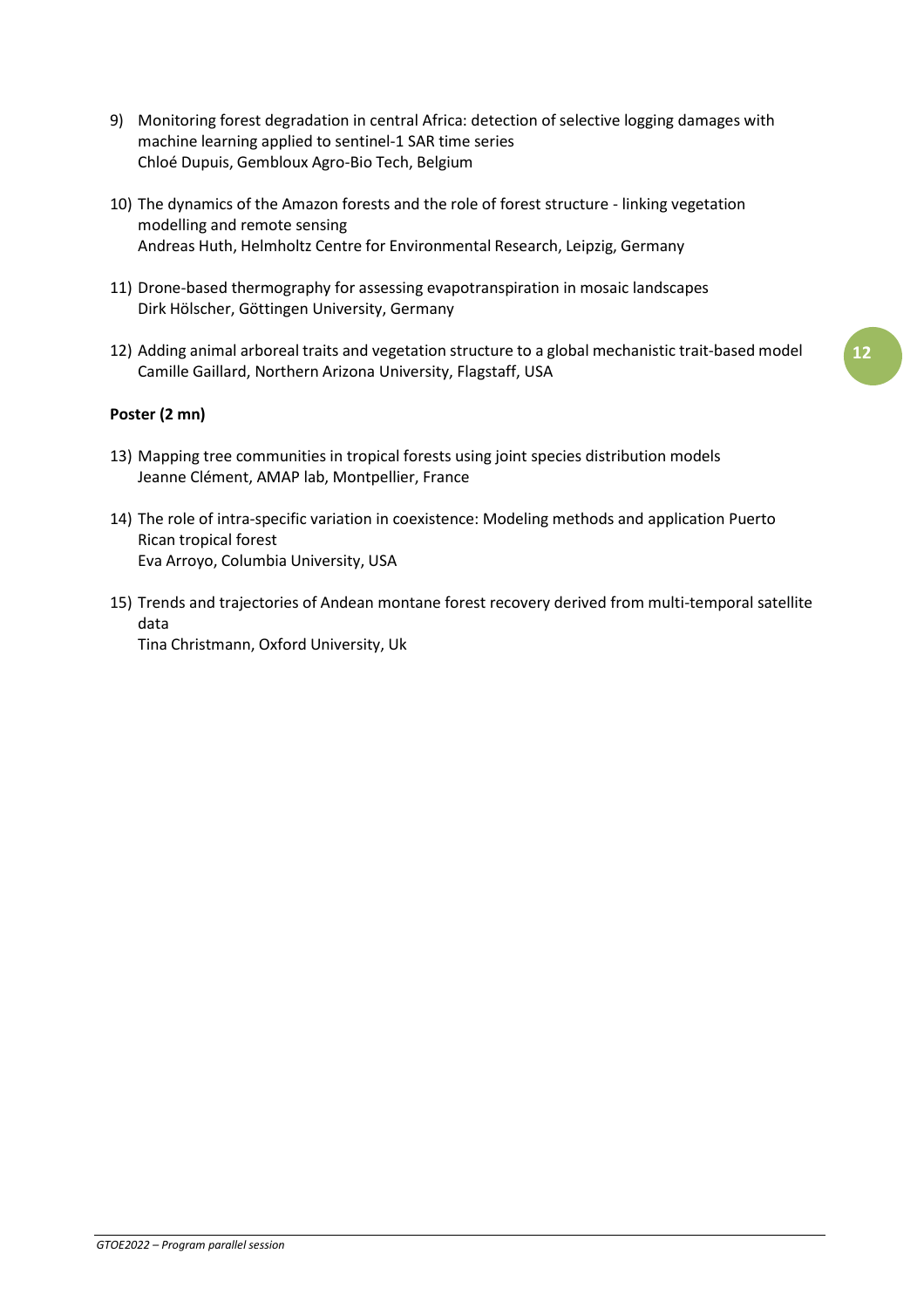# **8. Tropical ecosystems response to disturbances**

**Chairs:** Claire Fortunel & Immaculada Oliveras Menor **Duration:** 3 \* 105 mn (25 mn intro + 16 \* 15 mn presentation + 5 \* 2 mn poster = 275 mn)

**Abstract**: Tropical systems host the world's largest biodiversity and represent major contributors to global biogeochemical cycles. However, they are particularly threatened by global change because it is increasing the frequency and intensity of disturbances such as wildfires, droughts, extreme heat waves, or extreme wind events. An urgent goal for ecologistsisto decipher the mechanisms generating the highly diverse tropical communities to improve predictions on how these ecosystems responds to disturbances. The aim of this symposium is to gather insights from a variety of tropical ecosystems' responses to disturbances and evaluate the recovery pathways to disturbances. The symposium will offer a broad range of perspectives and approaches, from local to regional. It will provide critical insights to better understand the functional proxies of community assembly and dynamics after disturbance, and promising way forward to improve predictions of the future of tropical systems with ongoing global change.

#### **Slot 1 (land use)**

#### **Introductory talk (20 mn + 5 mn questions)**

1) Tropical forest recovery on abandoned lands; underlying drivers, and implications for restoration Lourens Poorter, Wageningen University & Research, The Netherlands

#### **Regular talks (12 mn + 3 mn questions)**

- 2) Aboveground biomass disaggregation reveals the effect of evolutionary diversity on biomass and productivity through different pathways Erica Rievrs Borges, AMAP lab, Montpellier, France
- 3) Long-term restoration success after selective logging in Bornean rainforests Nadine Keller, ETH Zurich, Switzerland
- 4) Variability of past human legacies in north-western Amazonian forest plots Britte Heijink, University of Amsterdam, The Netherlands
- 5) Bioaccumulation of petrogenic compounds in Amazonian wildlife from oil extraction areas in the Peruvian Amazon Martí Orta-Martínez, University of Barcelona, Spain

# **Slot 2 (Fire) Regular talks (12 mn + 3 mn questions)**

- 6) The role of pyrodiversity in ecosystem functioning Immaculada Oliveras Menor, AMAP lab, Montpellier, France
- 7) Fire resilience of tropical dry forest Marielos Pena Claros, Wageningen University & Research, The Netherlands
- 8) Ghanaian forest post-fire recovery: 38 years post fire Kate Vogiatzis, University og Plymouth, UK
- 9) Determining what thresholds of disturbance create sterile landscapes in arid African savannas Nicola Stevens, University of Oxford, UK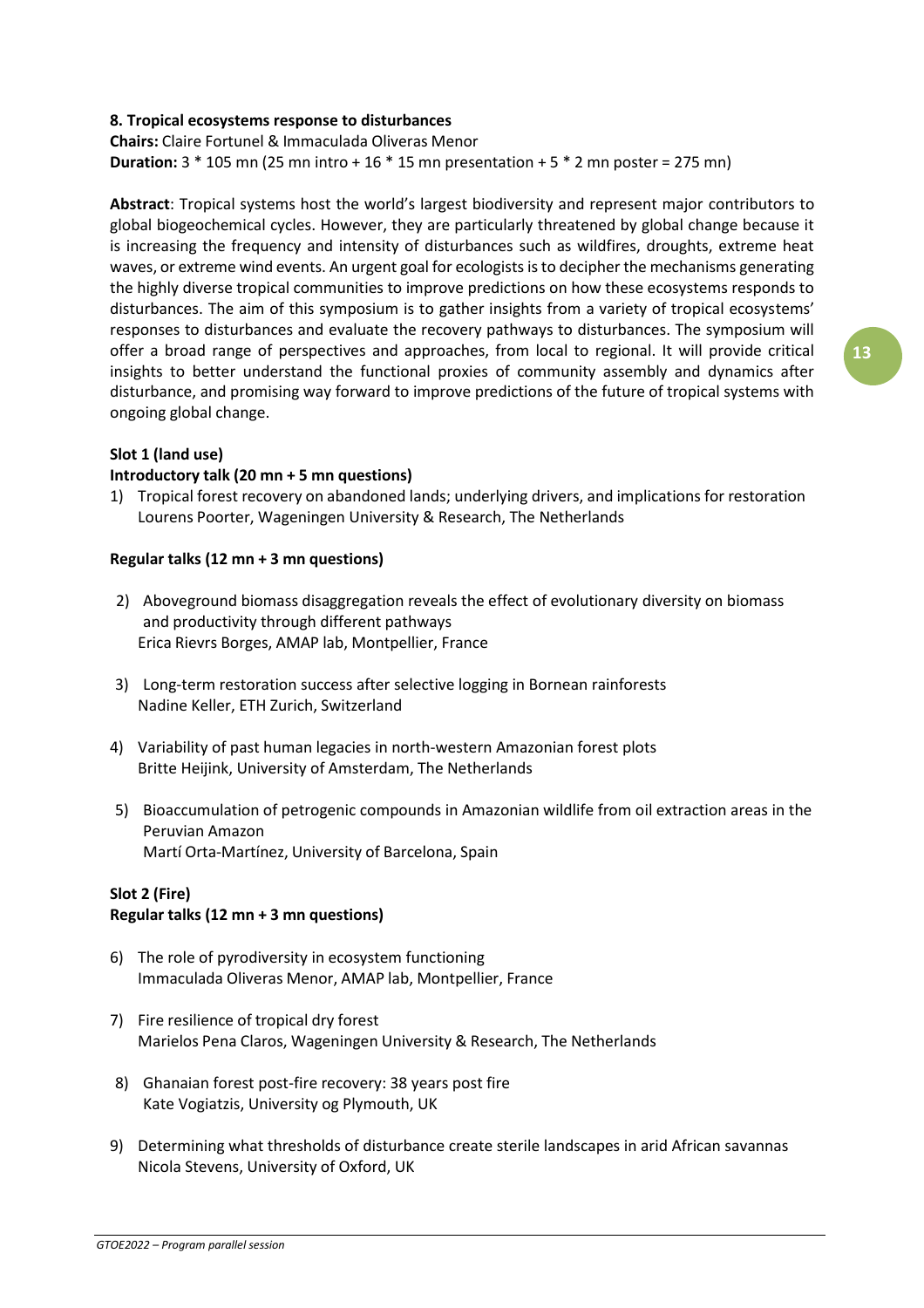- 10) To be a forest or not to be a forest: implications of forest restoration in India's savannah landscapes Trisha Gopalakrishna, University of Oxford, UK
- 11) Altered cyclone–fire interactions are changing ecosystems Thomas Ibanez, AMAP lab, Montpellier, France

# **Slot 3 (other disturbances) Regular talks (12 mn + 3 questions)**

- 12) Canopy structure mediates the influence of edge effects on tropical forest diversity, function and microclimate Grégoire Blanchard, AMAP lab, Montpellier, France
- 13) Mapping Agricultural Expansion, Woody Encroachment, and Fire in Angola's Miombo Woodlands Ty Loft, University of Oxford, UK
- 14) Does tropical forest biodiversity stand on the shoulders of giants? Effect of disturbances by forest elephants on trees and insects on Mount Cameroon Robert Tropek, Charles University, Prague, Czech Republic
- 15) How do terrestrial wildlife communities respond to small-scale Acacia plantations embedded in harvested tropical forest? Seth Wong, Leibniz Institute for Zoo and Wildlife Research, Germany
- 16) Environmental filters and pollution drive patterns of nematodes structural and functional diversity in Rhizophora mangroves of Guadeloupe (France) Adriana Spedicato, Univetrsity de Bretagne Occidentale, Brest, France

# **Posters**

- 17) Heterogeneity between semi-deciduous and evergreen forests modulates how anthropogenic activities predict biodiversity loss and ecosystem functioning in Neotropics Lisieux Fuzessy, Universitat Autònoma de Barcelona, Spain
- 18) The effects of anthropogenic fires use on forest ecosystems in Madagascar Shawn Lehman, University of Toronto, Canada
- 19) The past human population played a major role in the regeneration of an important timber species: Cylicodiscus gabunensis Harms Romaric Ndonda Makemba, Gembloux Agro Bio Tech, University of Liège, Belgium
- 20) Wood anatomical response to a major hurricane. Kasia Zieminska, AMAP lab, Montpellier, France
- 21) Impact of habitat quality on physiological stress in a neotropical primate Olivier Kaisin, Universidade Estadual Paulista, Sao Paulo, Brazil
- 22) Geophagy as a new exposure route of oil-pollution ingestion by Amazonian wild life Franciany Gabriella Braga-Pereira, University of Barcelona, Catalonia, Spain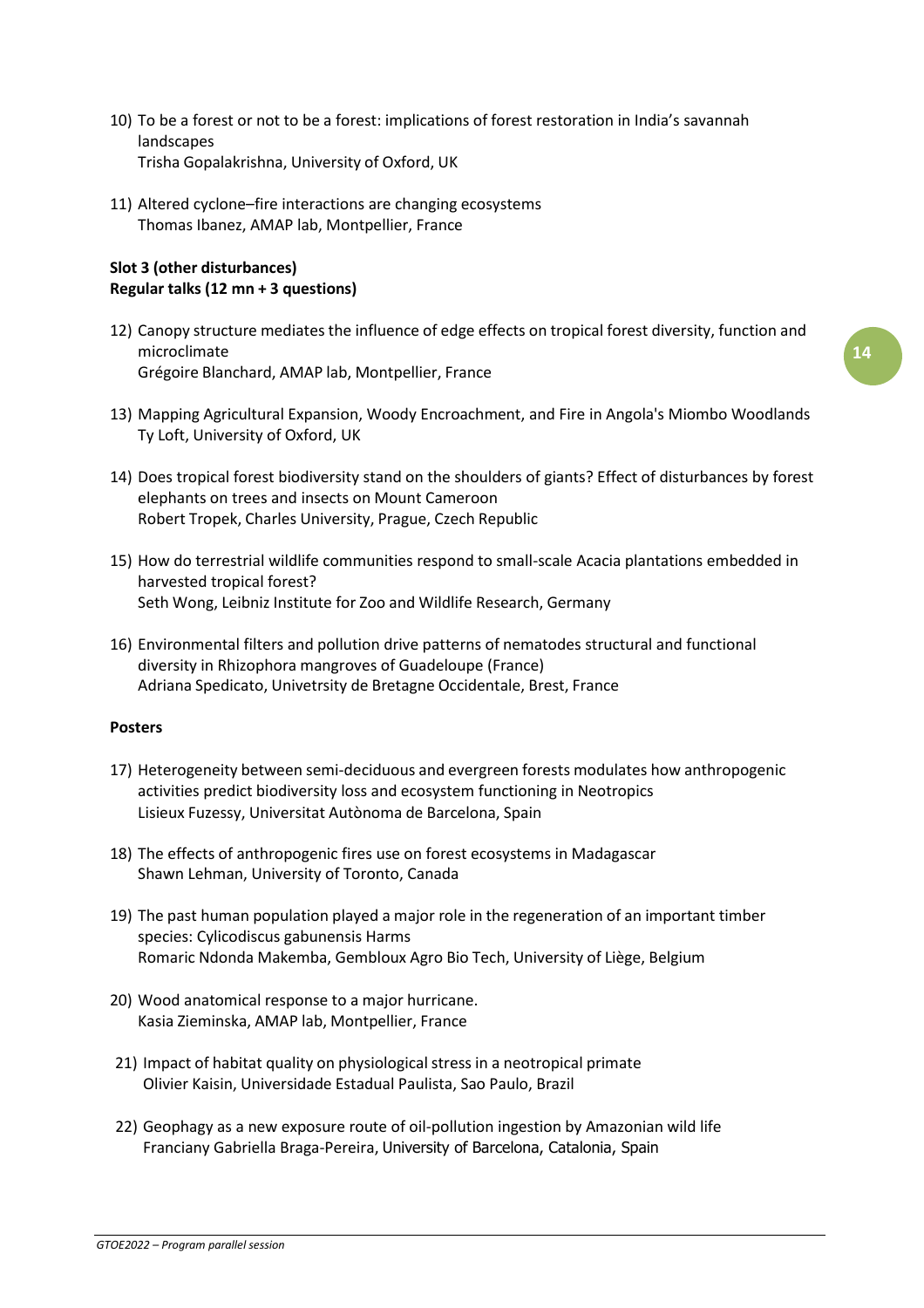# **9. Diversification in the tropics**

**Chairs:** Renske Onstein & Francis Jason Nge **Duration:** 105 mn (7 x 15 mn presentations = 105 mn)

**Abstract:** This session aims to find generality in the ecological and evolutionary processes leading to diversification in the tropics. We focus specifically on the effects of past environmental changes on population and genetic connectivity, demographic change, diversification and trait distributions. Our speakers will take you on a journey across different tropical biomes on distinct continents. We start in deep time, using genomic, macroevolutionary and macroecological approaches to infer phylogenetic relationships, diversification rates, phylogenetic turnover, and the role of paleoclimate on those broadscale patterns. Then we move to the Amazonian rainforests to discuss how functional traits, humanuse, and forest types affect the distribution of biodiversity at regional scale. Finally, we get more into the microevolutionary mechanisms and local patterns of diversification, from hybridizationin alpine plants to trait variation across closely-related species. Our speakers address these topics in different taxonomic groups and across different tropical realms, allowing us to assess whether there is generality in the factors important for tropical diversification, and we invite you to think about this with us during this session.

# **Regular talks (12 mn + 3 mn questions)**

- 1) Temporal origin and diversifcation of the tropical lineage Magnoliid at the genus level Francis Nge, UMR DIADE, Montpellier, France
- 2) Climatic niche lability in the African woody flora Anaïs-Pasiphaé Gorel, Gent University, Belgium
- 3) Precipitation is the main axis of tropical phylogenetic turnover across space and time Jens Ringelberg, University of Zurich, Switzerland
- 4) Identifying patterns of dominance of woody plant species in different forests in western Amazonia

Laura Matas-Granados, Universidad Autónoma de Madrid, Spain; Gabriel Arellano, University of Michigan, USA; Ann Arbor, Michigan, USA

- 5) Exploring the relationship between plant functional traits and traditional uses by indigenous communities in western Amazonia Julia Gonzalez de Aledo, Universidad Autonoma de Madrid, Spain
- 6) Comparative architectural study of the genus Cerberiopsis (Apocynaceae): what distinguishes a monocarpic species? Camille Salmon, AMAP lab, Montpellier, France
- 7) The hidden evidence of hybridization in tropical alpine plants Roswitha Schmickl, Charles University, Prague, Czech Republic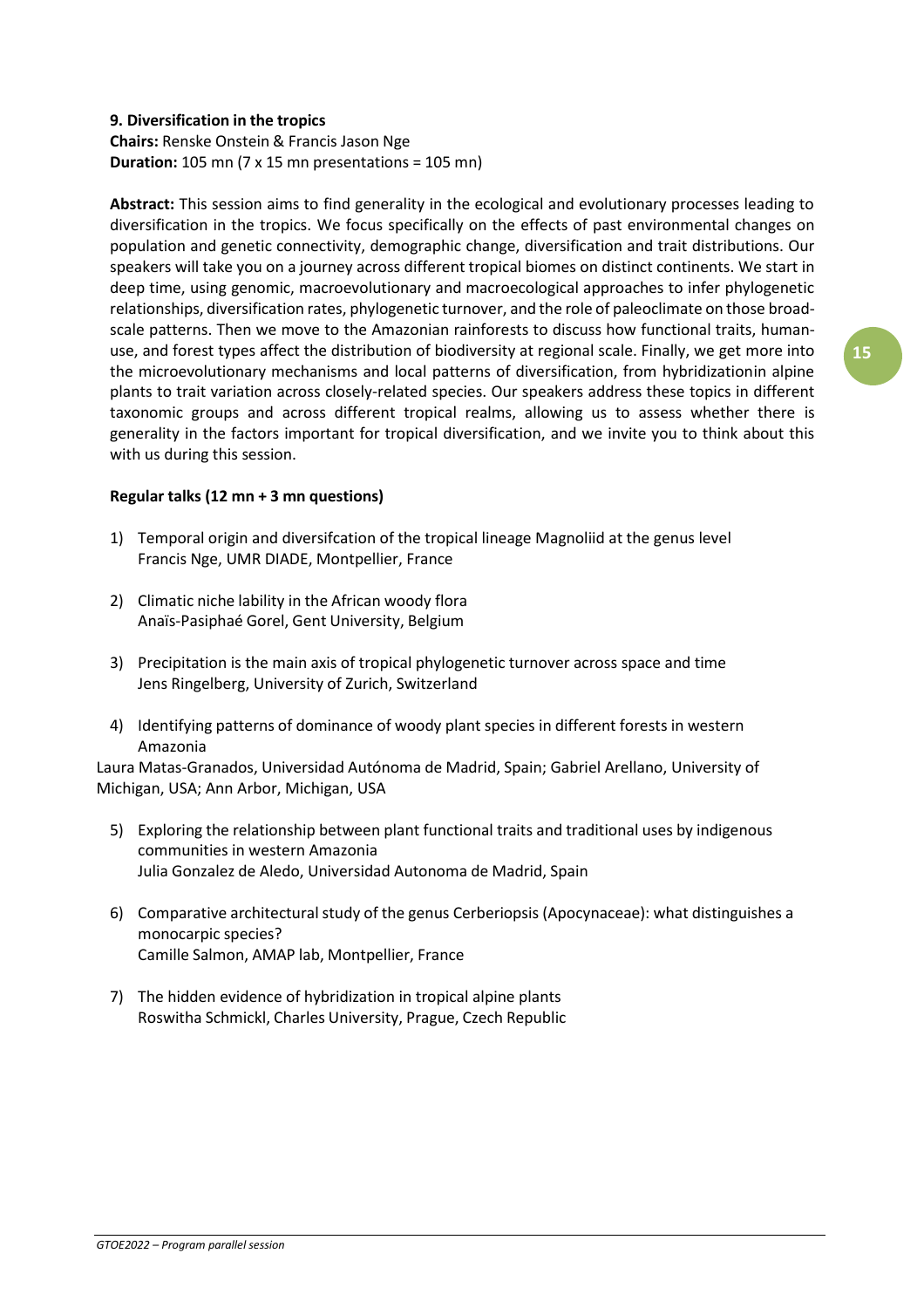# **Session 10. Tropical paleovegetation dynamics**

**Chairs:** Marie-Pierre Ledru & Vincent Montade **Duration:** 3 x 105 mn (18 \* 15 mn intro = 270 mn).

**Abstract:** Policies to manage, conserve and enhance biodiversity in the face of climate change need to integrate ecological and evolutionary processes. Deep time perspectives are important to fully understand ecosystem responses through time. Thresholds in climate changes leading to bottle necks, regression and/or expansion of species have been identified between glacial and interglacial cycles and also at smaller scales as for instance during the Holocene. To infer how these changes impacted the distribution, the demographic fluctuations, the species and the genetic diversity at a regional scale it is essential to chronologically constrained how these ecosystems responded on different continents in cross-disciplinary research. This session is devoted to climatic and environmental reconstructions based on terrestrial archives and numeric models, historic demography and phylogeographical reconstruction of lineages. It aims to document global climate dynamics and their regional to local impacts on tropical environments and biodiversity during the Quaternary or on older time scales. The submission of research works that deal with the comparison of different approaches are particularly encouraged.

# **Slot 1 (105 mn) Regular talks (12 mn + 3 mn questions)**

- 1) Introduction: Using paleoecology in ecology Marie-Pierre Ledru et Vincent Montade, Institut des Sciences de l'Evolution de Montpellier, France
- 2) 10,000-year Amazon fire history shows scarce burning in the most biodiverse and carbon rich forests William Gosling, University of Amsterdam, The Netherlands
- 3) Past vegetation from the South West Ethiopian Highlands: firsts insights given by anthracology Stéphanie Bodin, Senckenberg Research Institute, Frankfurt am Main, Germany
- 4) The last 5000 yr BP in the Central Cerrado, Brazil (Lake Feia) Katerine Escobar-Torrez, Institut des Sciences de l'Évolution de Montpellier, France
- 5) Ecological response on environmental change in tropical South America during the late **Quaternary** Hermann Behling, University of Göttingen, Germany
- 6) Vegetation dynamics in northern Madagascar during the past millennia: Intensified Human impact and climate influence result into Rain Forest Fragmentation on Nosy Be Island Antonia Reinhardt, University of Göttingen, Germany
- 7) Influence of the African Humid Period on environmental changes in northern Madagascar Vincent Montade, Institut de Sciences de l'Evolution de Montpellier, France

# **Slot 2 (60 mn)**

8) Tropical vegetation trends during glacial-Interglacial cycles inferred from pollen analysis: a review Olga Aquino Alfonso, Institut de Sciences de l'Evolution de Montpellier, France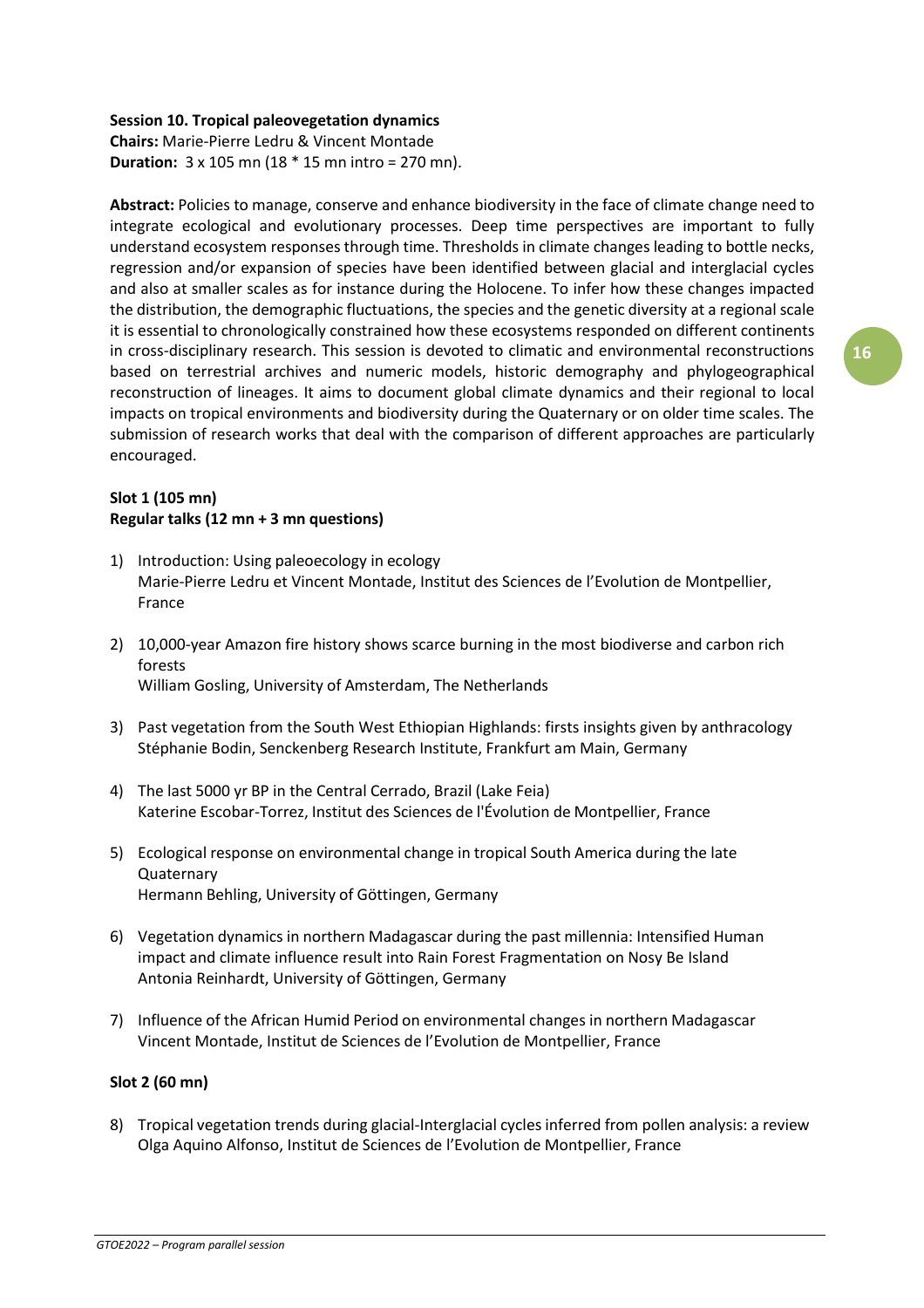- 9) Responses of the atlantic forest diversity to glacial interglacial cycles, the pollen record of Colônia São Paulo Brazil Marie-Pierre Ledru, Institut de Sciences de l'Evolution de Montpellier, France
- 10) Disentangling the impacts of Holocene climate change versus pre-Columbian land use upon Bolivia's ecotonal Amazonian rainforests Frank Mayle, University of Reading, UK
- 11) An Agent-based model of pre-Columbian land-use in the Monumental Mound Region of Amazonian Bolivia Joseph Hirst, University of Reading, UK

# **Slot 3 (75 mn)**

- 12) A history of plants and people in the rainforests of Surinam Nina Witteveen, Institute for Biodiversity and Ecosystem Dynamics, Amsterdam, The Netherlands
- 13) Late Holocene peatland palm swamp (aguajal) development, carbon deposition and environment changes in the Madre de Dios region, southeastern Peru Bowen Wang, University of Göttingen, Germany
- 14) Tropical burning paleoecology and ethnoecology: lacustrine charcoal and local knowledge to understand the recent evolution of fire regimes in response to human and plant migrations in the mesic savannahs of Cameroon Juliette Duval, Institut des Sciences de l'Evolution de Montpellier, France
- 15) Forest dynamics and land-use history in the highland of Sumatra since AD 200: paleoecological evidence from Danau Kecil in the Kerinci Seblat National Park Chung Nguyen Hoai, University of Göttingen, Germany
- 16) Modern Pollen-Vegetation Relationships in Lowland Rainforest and Agricultural Landscapesin Sumatra, Indonesia Svea Lina Jahnk, University of Göttingen, Germany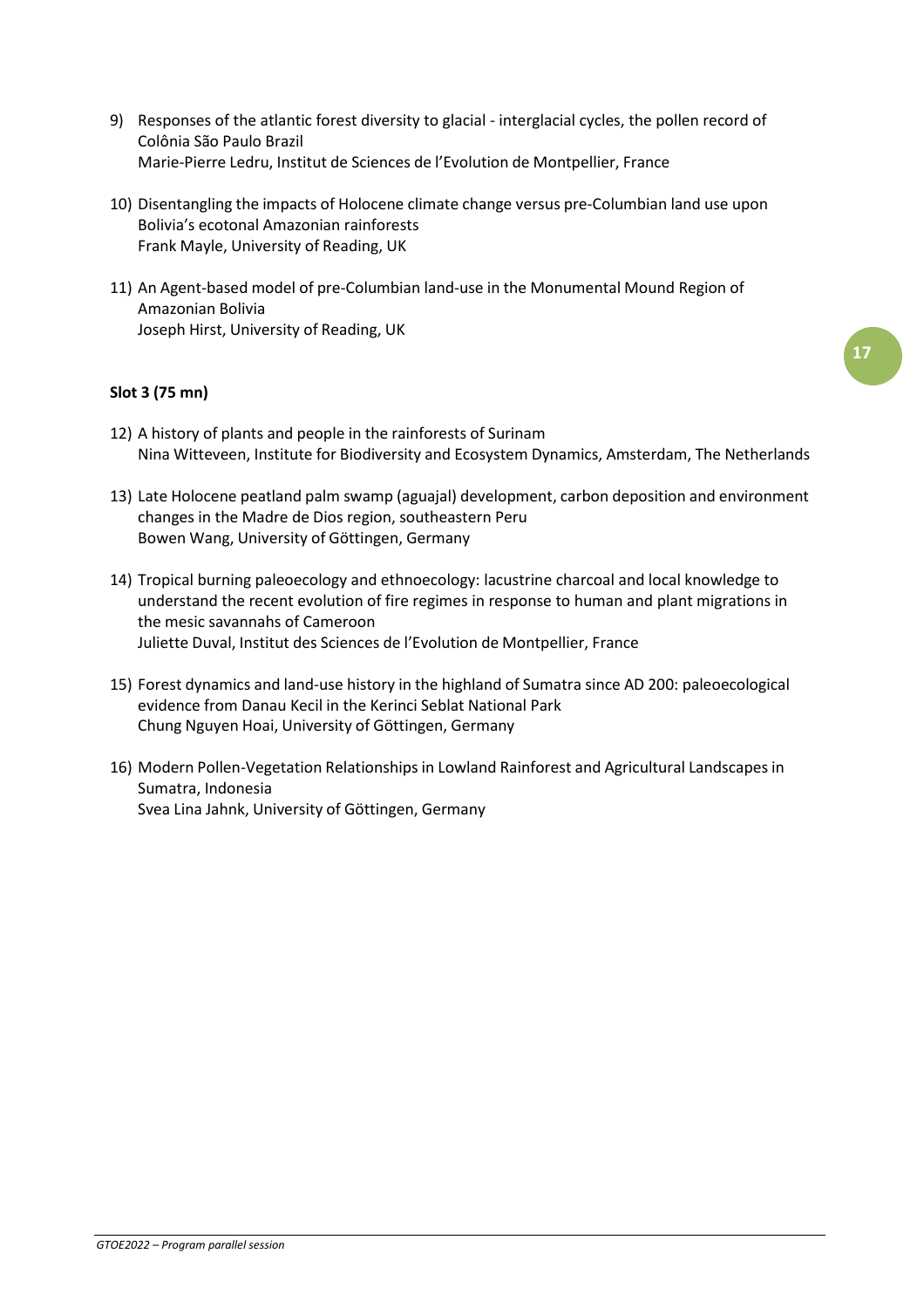# **11. e-DNA in the tropics**

**Chair:** Lucie Zinger **Duration:** 105 mn (25 mn intro + 5 \* 15 presentations = 100 mn)

**Abstract:** Tropical ecosystems shelter a vast diversity of plant, animal and microscopic species that provide critical ecosystem goods and services for both local and worldwide populations. These environments face major threats such as deforestation, pollution, and climate change, emphasizing the need for more effective conservation efforts and policies. However, the adequate monitoring of these ecosystems remains a complex and time consuming endeavour, with many species that remain undiscovered, let alone described, and otherwise limited information regarding species population distributions and densities. Overcoming these knowledge shortfalls and practical limitations is now possible through techniques based on environmental DNA (eDNA), i.e., DNA present in environmental samples (e.g. tissues, soil, sediment, water, etc.). These techniques, coupled with high- throughput sequencing, now enable realistic, cost-effective, and standardisable biodiversity assessments. This session will deal with the enormous opportunities of eDNA techniques for advancing our understanding of complex and species-rich tropical communities, but also for facilitating large- scale biomonitoring programs in the tropics.

# **Introductory talk (20 mn + 5 mn questions)**

1) eDNA as tool for environmental impact assessments in tropical ecosystems: challenges and opportunies

Mailyn Gonzalez, Instituto de Investigación de Recursos Biológicos Alexander von Humboldt, Bogota, Colombia

# **Regular talks (12 mn + 3 mn questions)**

- 2) Optimising and extending the application field of aquatic eDNA in Neotropical freshwaters. Opale Coutant, Laboratoire Evolution et Diversité Biologique, Toulouse, France
- 3) Beyond species diversity: potential of eDNA to support against illegal wildlife trade and assess genetic diversity. Thanh V. Nguyen, Leibniz Institute for Zoo and Wildlife Research, Berlin, Germany
- 4) Genomic tools for gorilla population dynamics and conservation. Ettore Fedele, University of Leicester, UK
- 5) Fecal DNA metabarcoding reveals cryptic niche differentiation structuring diverse large-herbivore assemblages in African savannas Johan Pansu, Institut des Sciences de l'Evolution de Montpellier, France
- 6) Dissecting an ecosystem inside an ecosystem: organisms associated to an ant-plant mutualism Verónica Barrajón-Santos, University of Vienna, Austria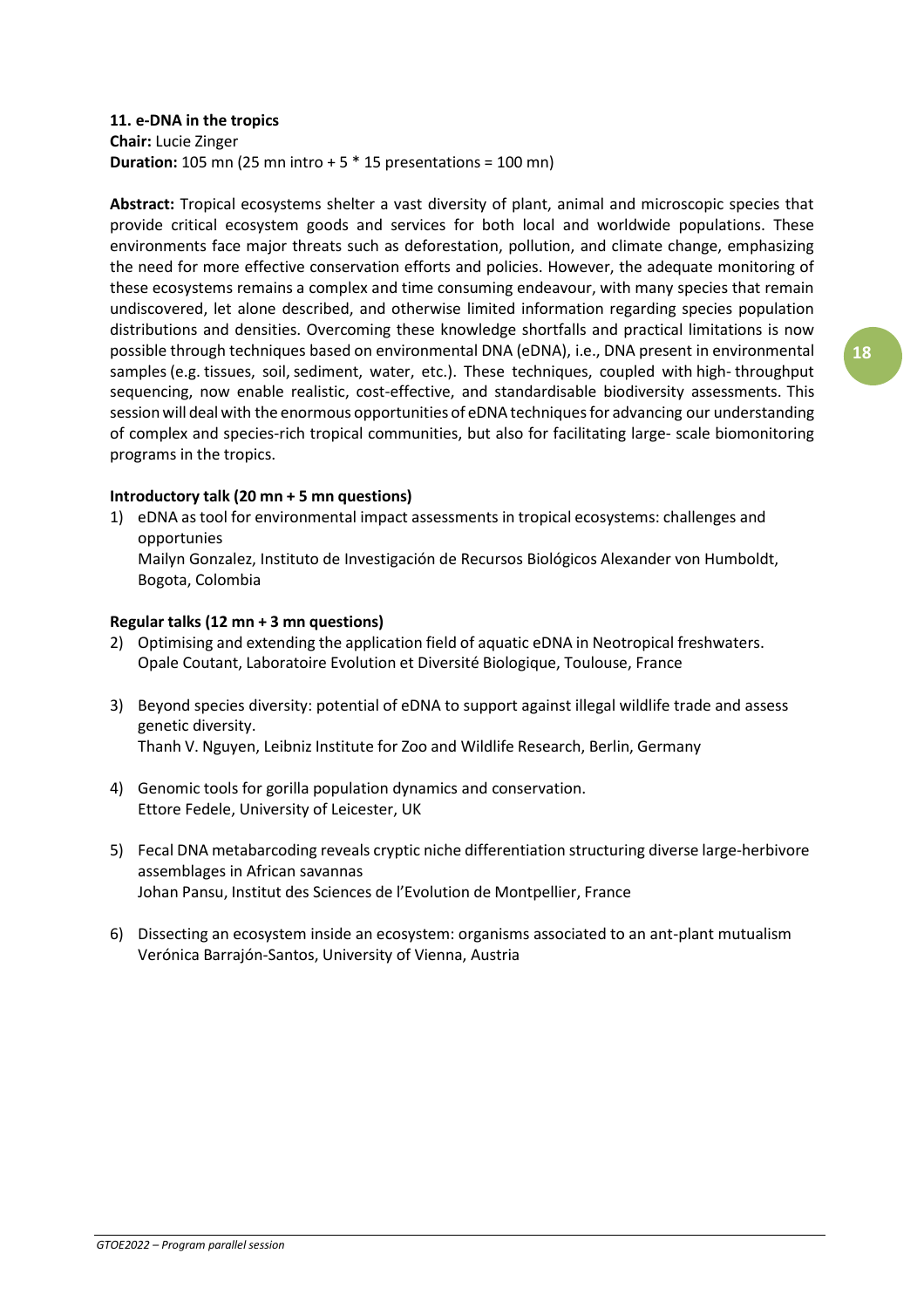# **12. Biodiversity and ecology of oceanic and terrestrial tropical islands**

**Chairs:** Fabien Anthelme & Thomas Ibanez

**Duration:** 105 mn ( $7 * 15$  mn presentation +  $1 * 2$  mn poster = 107 mn)

**Abstract:** The study of the distribution of biota in tropical islands, including true islands (isolated by water) and terrestrial habitat islands (isolated by a matrix of dissimilar habitats) have historically provided considerable insights into ecology and evolution, as evidenced by the work of A. von Humboldt, C. Darwin, A. R. Wallace and S. Carlquist. In addition to fuelling new ecological theories and concepts, tropical islands feature rich, unique, and threatened biota that remain understudied when compared to continental or temperate systems. One of their specific features as tropical systems is to allow the coexistence of taxa of various biogeographic origins -north, south, local- in the same communities. Another feature is the presence of extended elevation gradients, from sea level to 4000 or even 5000 m a.s.l. at some places, where life can find long-term refuges during climatic oscillations and, thus, increase the isolation effects of islands on species diversity and speciation. The oceanic islands benefit from another type of refuge from climatic oscillations by the fact that their climate is buffered by the oceanic influence. The objective of this session is to present and discuss ecological processes and patterns shared by different island-like systems through the tropics. To do this, we want to bring together scientists working in tropical islands regardless of the scale at which they work and the type of organism they study. This session is twinned with the session entitled "mountain biogeography". To promote the complementarity between the two sessions we focus here on isolation effects on biodiversity, primarily.

# **Regular talks (10 min + 3 min questions each)**

- 1) Biodiversity and ecology of oceanic and terrestrial tropical islands Fabien Anthelme, AMAP lab, Montpellier, France
- 2) Island plant functional diversity in resource use traits Kasey Barton, University of Hawaii at Manoa, Honolulu, USA
- 3) Approaching inselberg biodiversity conservation through plant growth and dispersal strategies Luis Fernando Bondi de Macedo, University of Rostock, Germany
- 4) Ant-associated plants are overrepresented on islands Yangqing Luo, University of Göttingen, Germany
- 5) Species richness and composition of Caribbean aquatic entomofauna: role of climate, island area, and distance to mainland Chevelie Cineas, UMR LEHNA, Lyon, France
- 6) Patterns, drivers, and implications of changing coral competitive performances across reef environments Moshen Kayal, UMR Entropie, Nouméa, New-Caledonia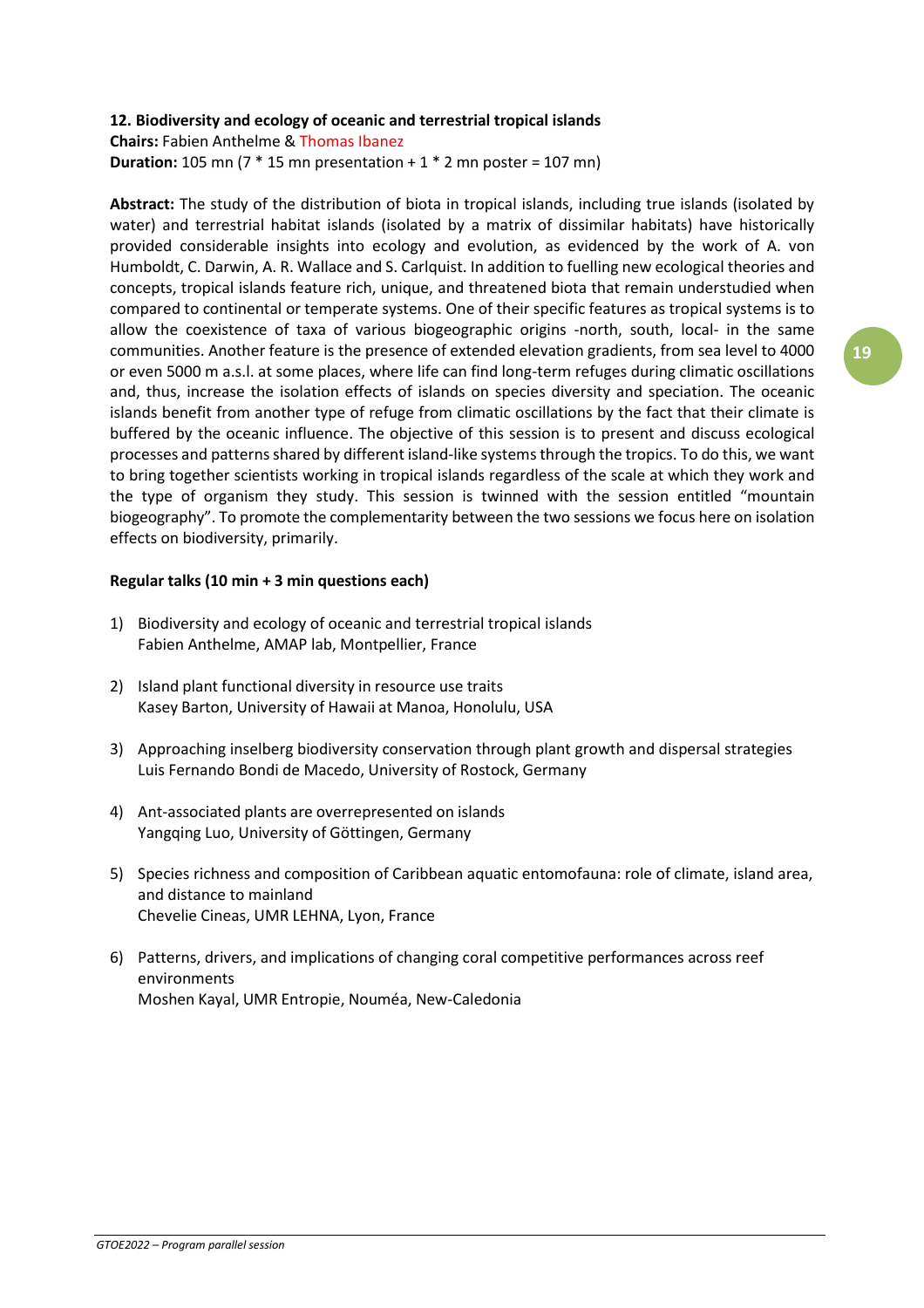# **13. Tropical lianas: functional traits, ecology and impact in the tropics**

**Chairs:** Maxime Réjou Méchain, Begum Kacamak & Nick Rowe **Duration:**  $2*105$  mn (25 mn intro  $+7 \times 15$  mn presentations = 130 mn)

**Abstract:** Lianas are emblematic components of tropical forests. They are known to significantly impact forest structure and dynamics and provide key resources for animals. In this session, we will present findings obtained at multiple scales: from liana-specific traits up to functioning and dynamics at the ecosystem level. We will start by an introductory talk on biogeographical liana distributions and their drivers acrossthe tropics. We will then discussthe range of liana strategies for colonizing trees and the mechanical and anatomical organizations underlying these strategies. Two studies will then reveal how a liana species interact with animals through its vertical stratification in canopy and whether this species expresses host specificity. The session will then concentrate on the effect of forest structure on liana community structure and composition and illustrate how emerging remote sensing tools can produce high-resolution data on the distribution of lianas within forest canopies. We will finally investigate the effect of lianas on tree demography and show that incorporating lianas in vegetation models opens new avenues to model forest dynamics. These works conducted at several scales all contribute to a better understanding of liana ecology and on the role of lianas at the ecosystem level.

# **Slot 1 (75 mn)**

#### **Introductory talk (20 mn + 5 mn questions)**

1) Drivers of liana biogeographical patterns in tropical forests Geertje van der Heijden, University of Nottingham, UK

# **Regular talks (12 min + 3 min questions each)**

- 2) Reach capacity and mechanical architecture of searcher shoots in climbing plants Tom Hattermann, AMAP lab, Montpellier, France
- 3) Vertical stratification of plant-animal interactions in a neotropical liana species Katrin Heer, Albert-Ludwigs-Universität Freiburg, Germany
- 4) Non-random host colonization in the Neotropical liana *Marcgravia longifolia* (Marcgraviaceae) Eckhard W. Heymann, Leibniz-Institut für Primatenforschung, Göttingen, Germany

# **Slot 2 (60 mn)**

# **Regular talks (10 min + 3 min questions each)**

- 5) Local forest structure drives liana community structure, functional and floristic composition in a moist forest of northern Congo Begum Kacamak, AMAP la, Montpellier, France
- 6) Linking drone and ground-based liana measurements in a Congolese forest Maxime Réjou-Méchain, AMAP la, Montpellier, France
- 7) The contributions of lianas to tropical tree mortality Eva Arroyo, Columbia University, USA
- 8) The impact of structural parasitism on tropical forest biogeochemical cycles: lessons learned from the implementation of a liana Plant Functional Type in a vegetation model Félicien Meunier, Gent University, Belgium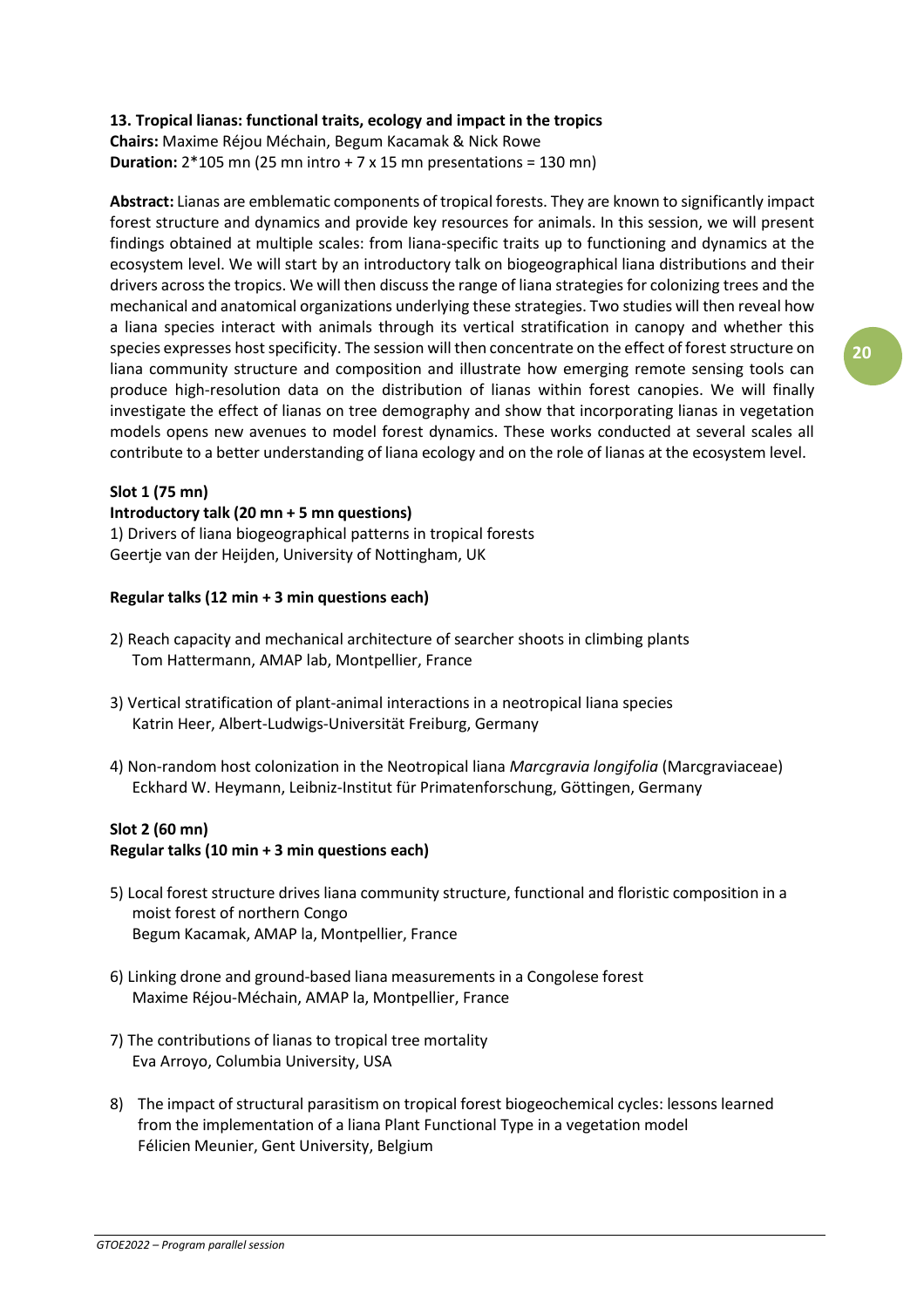# **14. Biotic interactions Chair:** Katerina Sam **Duration:**  $2 * 105$  mn (11  $* 15$  mn presentation  $+ 4 * 2$  mn poster = 173 mn)

**Abstract:** The functioning and service provisioning of ecosystems in the face of anthropogenic environmental and biodiversity change is a cornerstone of ecological research. The ecosystem functioning is provisioned by various animals and plants, which interact with each other in different ways. Out of various interactions, the trophic interactions and networks are being explored more routinely than for example facilitation and competition. A serious progress has been done with respect to the methods newly used to study interactions in tropical systems, and attention has been paid mainly to herbivory and pollination. This session thus aims to connect people, who are interested in interactions between plants and pollinators, plants and their herbivores, or plants and predators of pollinators of herbivores (i.e., various tri-trophic interactions). We will further discuss how abiotic environment affects the biotic interactions in different tropical realms, and along vertical gradients of tropical forests.

# **Regular talks (12 mn + 3 mn questions) Slot 1 (Pollination and frugivory)**

- 1) Cheaters among pollinators: Floral traits drive spatiotemporal variation in nectar robbing and thieving in Afrotropical rainforests Sailee Sakhalkar, Charles University, Prague, Czech Republic
- 2) Erosion of primate functional diversity in a human-modified landscape: consequences for the seed dispersal service Laurence Culot, São Paulo State University, Rio Claro, Brasil
- 3) Frugivory network structured by megaflora and megafauna in Afrotropical forests Clementine Durand-Bessart, Université de Bourgogne-Franche-Comté, Dijon, France
- 4) Seed dispersal effectiveness: a meta analysis Omer Nevo, German Centre for Integrative Biodiversity Research (iDiv), Leipzig, Germany
- 5) Environmental filtering and maternal effects on the phenotype of a neotropical bromeliad Tristan Lafont Rapnouil, AMAP lab, Montpellier, France

# **Slot 2 (Herbivory and nutrients, habitat)**

- 6) The impact of ants and vertebrate predators on arthropods and plants: a meta-analysis and a case study Katerina Sam, University of South Bohemia, Branisovska, Czech Republic
- 7) The effect of predator exclusion on arthropod herbivores and herbivory along a vertical gradient in tropical forest. Jan Kollross, University of South Bohemia, České Budějovice, Czech Republic
- 8) Effect of plant traits and insect feeding guilds on the herbivory damage in savanna biomes of a subtropical landscape in South Africa Heveakore Maraia, University of South Bohemia, České Budějovice, Czech Republic
- 9) Nitrogen fixation by diverse diazotrophic communities can support population growth of arboreal ants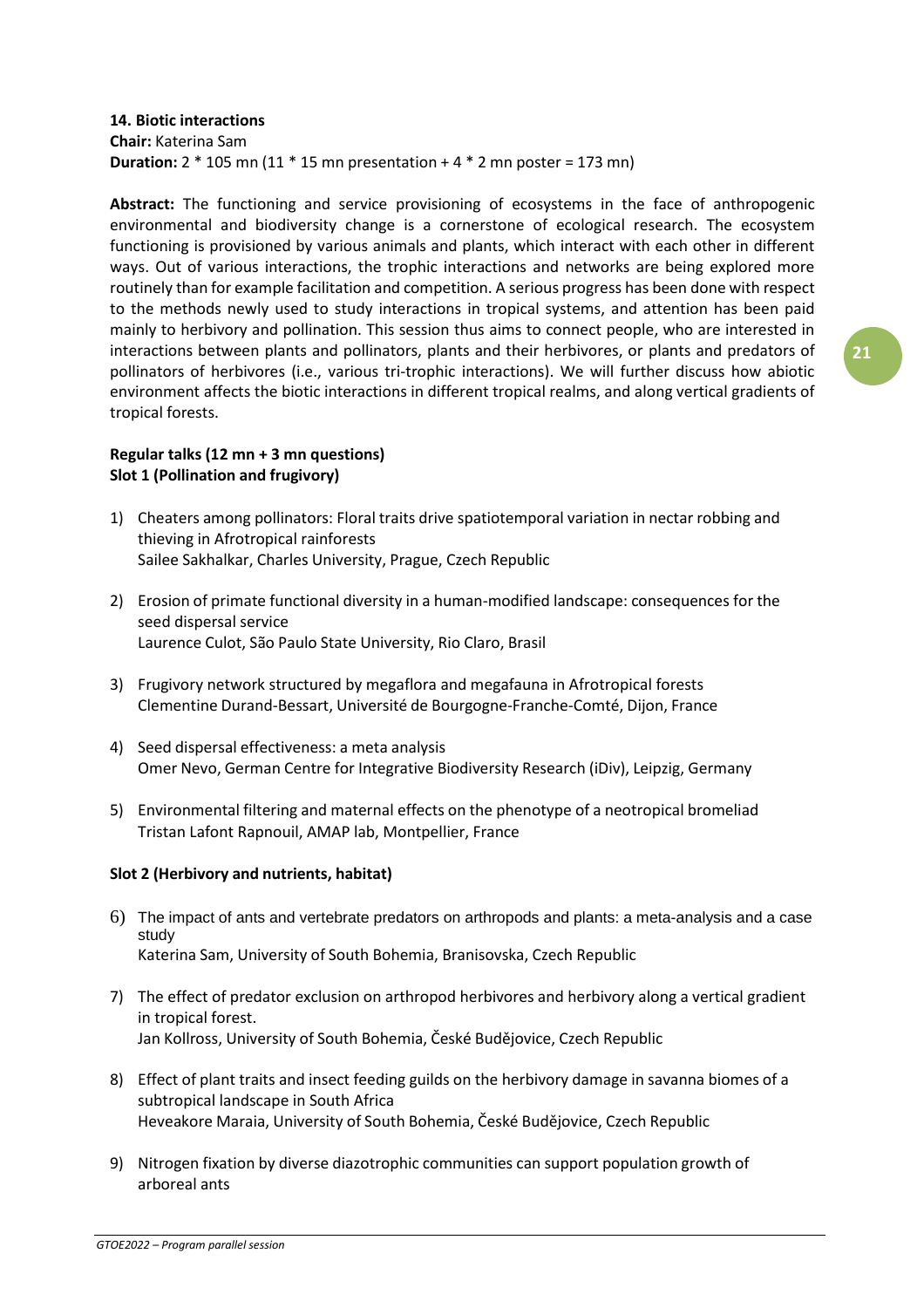Maximilian Nepel, University of Vienna, Austria

10) Interactions between forest elephants (Loxodonta cyclotis) and selective logging in central Africa Morgane Scalbert, University of South Bohemia, Branisovska, Czech Republic

# **Poster presentations (2 mn)**

- 11) The Diversity of Parasitoids and Their Lepidopteran hosts in Tropical Ecosystems Sam Finnie, University of South Bohemia, České Budějovice, Czech Republic
- 12) Revisitation patterns of black lion tamarins in relation to forest fragment properties and resource distribution Eduardo Miguel Zanette, Universidade Estadual Paulista - Rio Claro, Brazil
- 13) Latitudinal and vertical stratification of feeding guilds of ants in Australia Sara Fernández-Garzón, University of South Bohemia, České Budějovice, Czech Republic
- 14) Reproductive pattern of three frugivorous bats (Phyllostomidae) in a Caribbean Forest of Costa Rica, a preliminary approach Pedro Alonso-Alonso, CIBIO, Porto, Portugual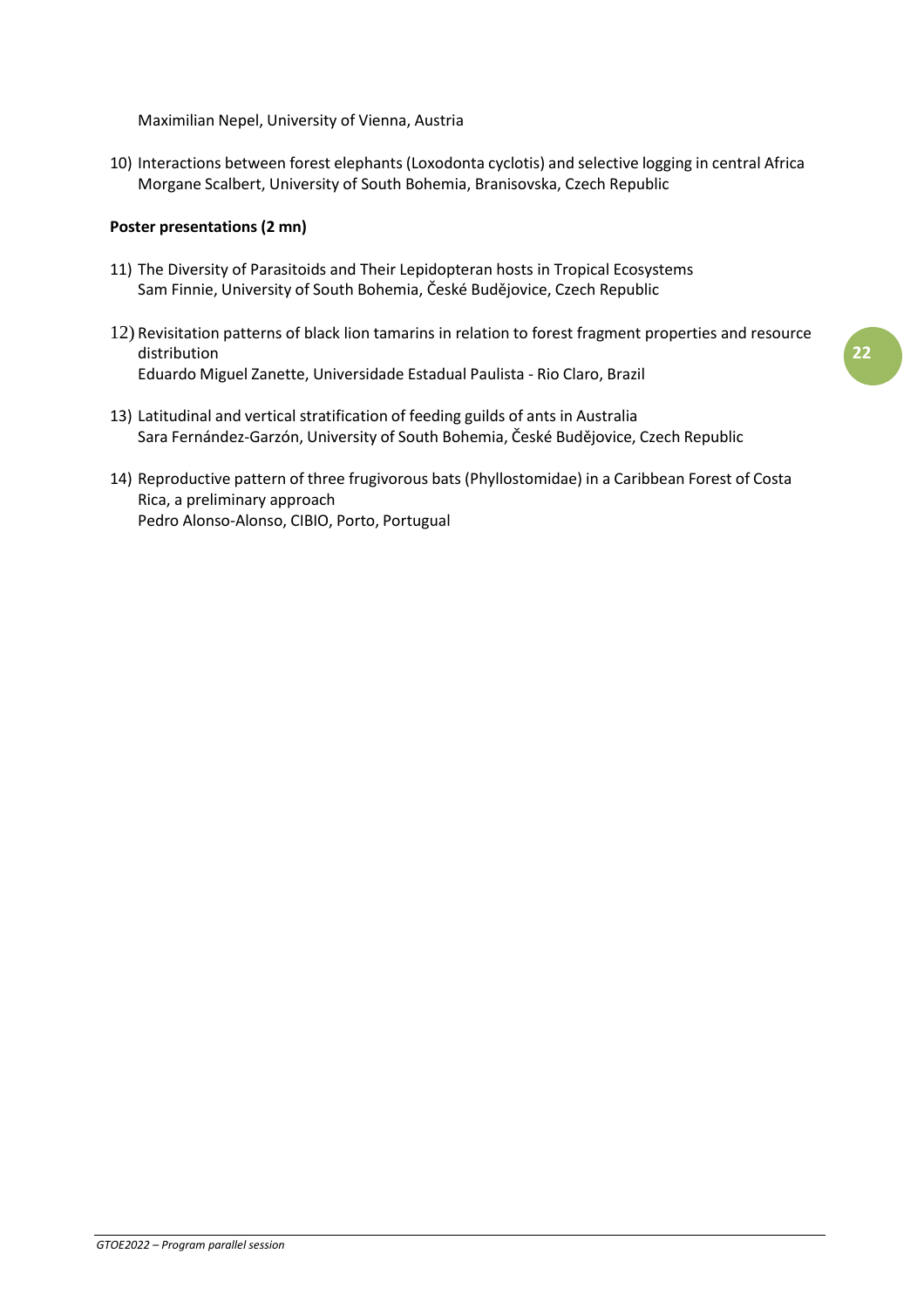# **15. Tropical Forest Dynamics and Succession**

**Chairs:** Pierre Couteron & Bruno X. Pinho **Duration:** 2 \* 105 mn (7 x 15 mn + 3 \* 2 mn poster = 111 mn)

**Abstract:** Understanding the causes and consequences of spatial-temporal changes in biodiversity patterns and ecosystem functions is key for management and conservation in an era of global changes such as climate change and habitat loss. However, this is quite challenging since species assembly and ecosystem functioning depend on the interplay of multiple eco-evolutionary processes operating at contrasting spatial-temporal scales.

In this session, we will discuss ecological patterns and processes at both individual (e.g. fitness, functional traits) and population level (e.g. demographic rates, abundance-distribution). We will thereby explore how these drive tropical vegetation dynamics along local to regional environmental gradients or in response to disturbance at varying temporal scales.

# **Slot 1**

# **Regular talks (12 mn + 3 mn questions)**

- 1) Tropical tree growth sensitivity to climate is driven by species intrinsic growth rate and leaf traits David Bauman, AMAP lab, Montpellier, France
- 2) Influence of neighbourhood interactions and water relation traits in tropical forest response to climate

Daniella Krebber, AMAP lab, Montpellier, France

- 3) Land-use change affects habitat availability through time for tropical trees Laura Moro, University of Uppsala, Sweden
- 4) Cross-scale drivers of woody plant species commonness and rarity in the Brazilian drylands Bruno X. Pinho, AMAP lab, Montpellier, France

# **Poster presentation (2 mn)**

5) How much sapwood conducts water? Kasia Zieminska, AMAP lab, Montpellier, France

# **Slot 2**

# **Regular talks (12 mn + 3 mn questions)**

- 6) Tropical plant leaf traits across growth forms in early succession Tomonari Matsuo, Wageningen University & Research, The Netherlands
- 7) Mimosa eurycarpa as a successional regulator of forest structure mediated by stem twisting Ursula Revilla, Wageningen University and Research, The Netherlands
- 8) Post slash-and-burn agriculture recovery of humid forests in Madagascar Josoa Randriamalala, Ecole Supérieure des Sciences Agronomiques, Antananarivo, Madagascar

#### **Poster presentation (2 mn)**

- 9) Rhizosphere of okoumé (Aucoumea klaineana Pierre). When the tree feeds the stand Quentin Guidosse, Gembloux Agro-Bio Tech, Unviersity of Liège, Belgium
- 10) Lesser known timber species in the Est Cameroon: The Pentaclethra macrophylla Benth. Case Robin Doucet, Gembloux Agro-Bio Tech, Unviersity of Liège, Belgium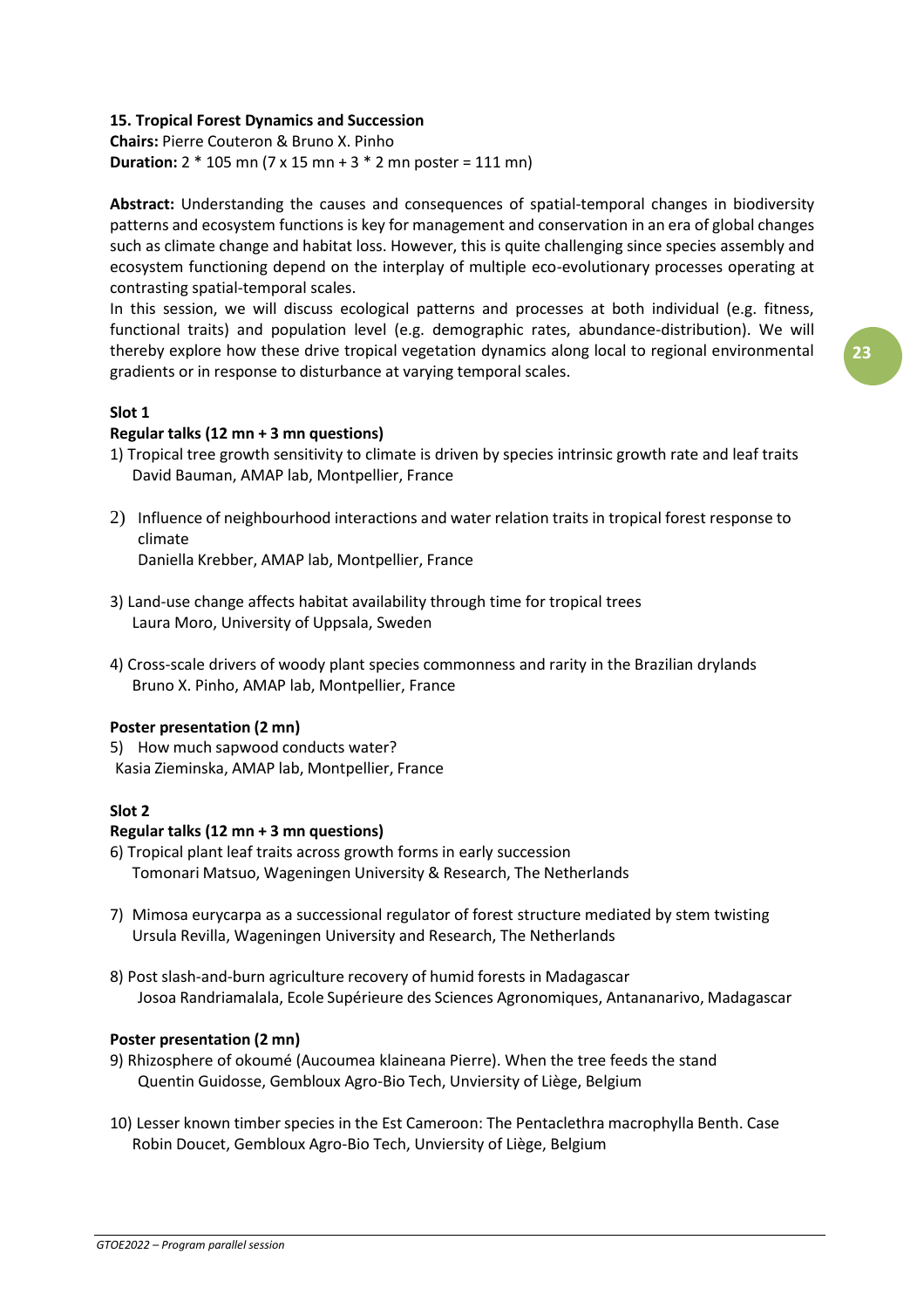#### **16. Tropical Molecular Ecology**

# **Chairs:** Ute Radespiel & Pablo Orozco-terWengel **Duration:** 2\* 105 mn (11 \* 15 mn presentations + 2 mn Poster = 167 mn)

**Abstract:** Tropical environments are under threat for a variety of reasons including human population expansion and encroachment, habitat fragmentation, and climate change. Species living in such environments are highly challenged, as they need to modify life strategies and/or change distribution ranges in order to accommodate for rather fast environmental changes. Understanding the outcome of such changes (e.g. demographic changes, hybridization, extinction, inbreeding) in the context of ancient colonization and diversification processes is of utmost importance if we are to effectively contribute to the conservation of tropical species. Historically, the field of molecular ecology has focused on characterizing population genetic parameters typically associated to neutral molecular markers. The understanding of the effect of genetic variants on functional traits was constrained, largely, due to our limited capacity to mine genome-wide diversity. Technological advances during the last decade have facilitated generating genetic resources for almost any species, as well as have speeded up the pace at which genetic information can be acquired, thereby revolutionizing the field of molecular ecology. Today it is possible to screen natural populations for genetic variation related to neutral demographic processes, but also variation that is associated to adaptive processes and therefore of functional importance. However, as new possibilities become available in molecular ecology, questions arise regarding how to incorporate such new results into management strategies of species inhabiting changing environments such as the tropics. This session will provide the opportunity to present new data on this and related questions, to critically review the existing evidence and to point out important avenues for future research in tropical molecular ecology.

# **Regular talks (12 min + 3 min questions)**

# **Slot 1**

- 1) Phylogeography of the critically endangered Gerp's mouse lemur has been shaped by rivers, altitude and paleoclimate Tobias Van Elst, University of Veterinary Medicine Hannover, Germany
- 2) What population genetics tells us about northern Madagascar paleoenvironments? Jordi Salmona, UME EDB, Toulouse, France
- 3) Understanding the influence of forest fragmentation on amphibian phylogenetic diversity in Madagascar's central highlands Katherine Mullin, Cardiff University, UK
- 4) Understanding the genetic consequences of habitat loss & fragmentation through spatial modelling Ravi Vishwakarma, Instituto Gulbenkian de Ciencia, Lisboa, Portugal
- 5) Pronounced genetic structuring of a fossorial rodent across a small spatial scale, affected by landscape structure Victoria Reuber, University of Marburg, Germany
- 6) Understanding the dynamics and determinants of recovery in the mountain chicken frog following a chytridiomycosis epidemic Nina White, Cardiff University, UK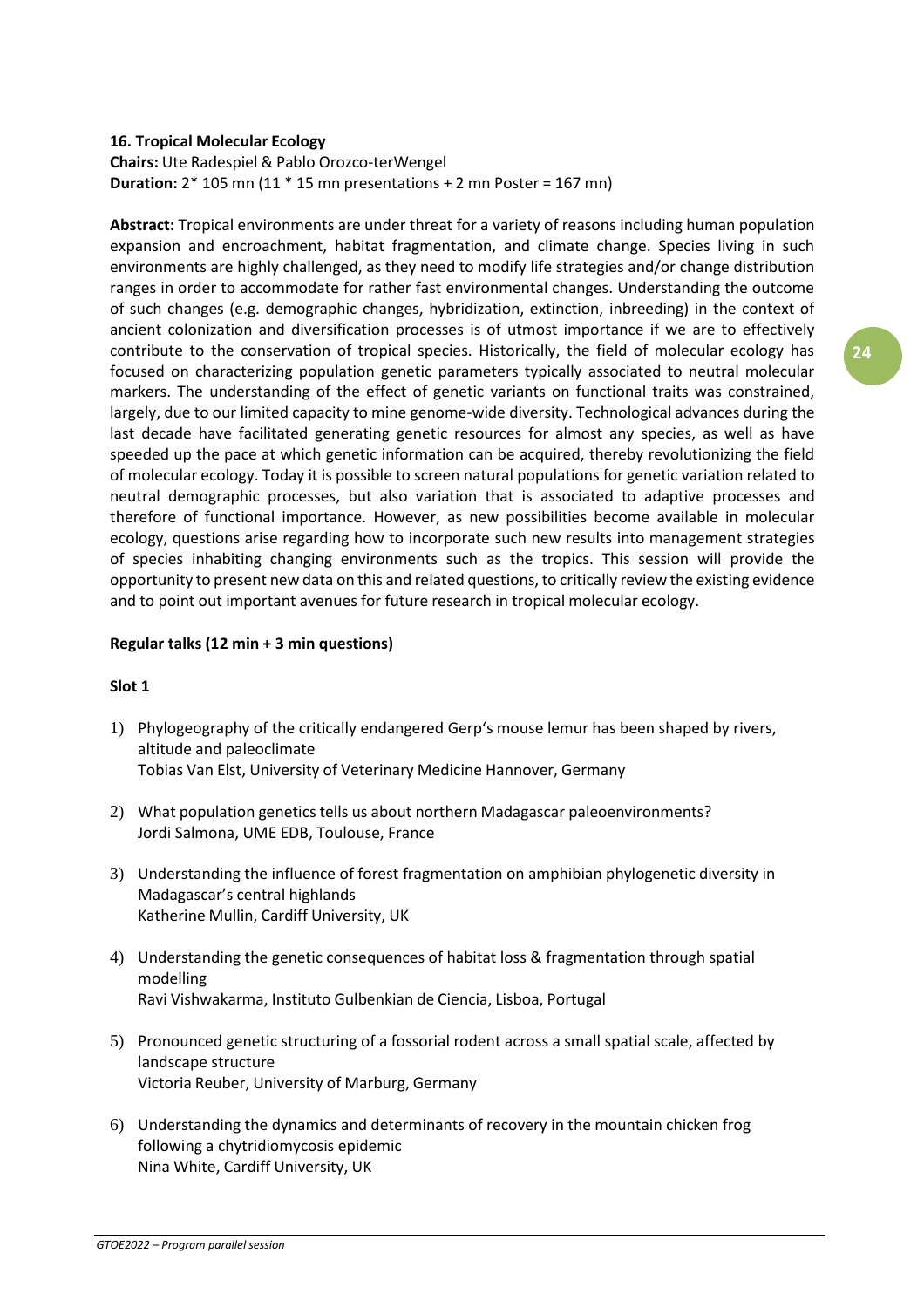# **Slot 2**

- 7) eDNA-based survey of root-associated fungi in neotropical bromeliads Céline Leroy, AMAP lab, Kourou, French Guiana
- 8) Just the Ten of Us: DNA metabarcoding reveals the dietary dynamics and interactions of an introduced ant community Max Tercel, Cardiff University, UK
- 9) Evolution and domestication of Water Buffalo Luke Davies, Cardiff University, UK
- 10) Domestication history of an African tropical fruit tree species, Dacryodes edulis (Burseraceae): a genetic approach Jérôme Duminil, Faculty of Agronomy and Agricultural Sciences, University of Dschang, Cameroon
- 11) Evolutionary history of food tree species: case of the Papuan nutmeg (Myristica argentea) Jackty Kusuma, UMR DIADE, Montpellier, France

# **Poster presentation (2 mn)**

12) Genetic diversity of wild fruits in Southeast Asia: case of Garcinia mangostana wild relatives Jérôme Duminil, UMR DIADE, Montpellier, France